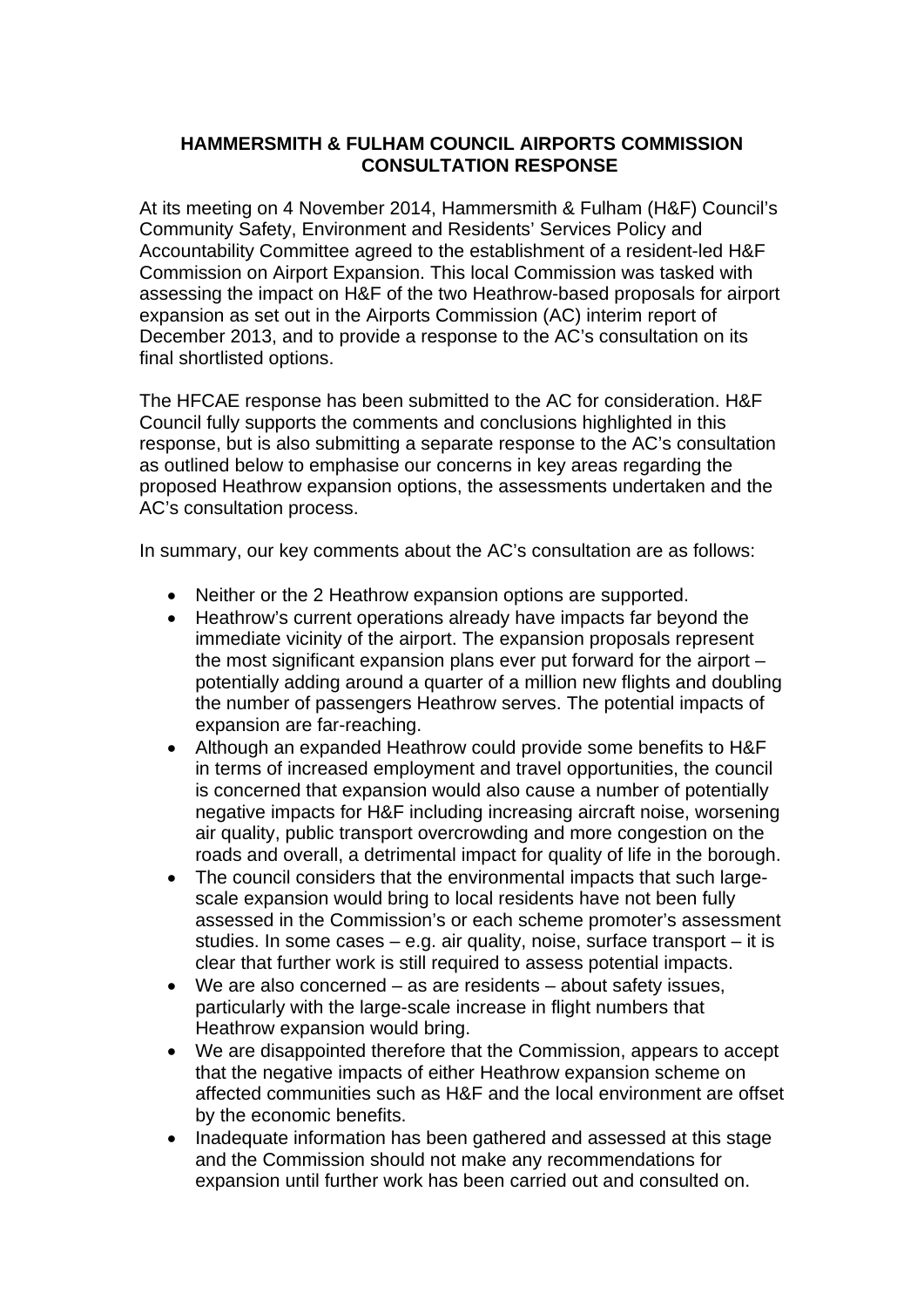Our detailed responses to the questions raised by the Commission are as follows:

## **Questions inviting views and conclusions in respect of the three shortlisted options:**

*Q1: What conclusions, if any, do you draw in respect of the three short-listed options?* 

#### **Response:**

#### Local Economy Impacts

Neither option has independently differing impacts on H&F. Both options deliver to London higher airport capacity, increased direct airport employment and the potential for knock on benefits including increased tourism, both in numbers and higher tourist spending (especially from long haul destinations), together with additional potential, if H&F can harness it, for high tech and service business stimulation in the borough. However H&F does need to have a firm plan to pull benefits into the borough.

Heathrow Airport Limited (HAL) and West London Business estimate the additional benefits to West London of Heathrow expansion would be £30 billion in the period to 2085, although this benefit straddles several boroughs and it is questionable how much of this would accrue to H&F. However, it can be argued that H&F has sufficient significant inward investment not to be dependent on the economic benefits of Heathrow expansion.

45.5% of Heathrow staff (33,483 people) live in five Boroughs (Hounslow, Hillingdon, Ealing, Slough and Spelthorne). These are the priority areas in terms of employment, with Hammersmith & Fulham having only 457 employees (0.6%) at Heathrow. (Source - Heathrow On-Airport Employment Survey 2008/09). The majority of airport related jobs are low-skilled, low-paid jobs (74% of all direct airport employees).

It is estimated that an expanded Heathrow could increase jobs for local people, e.g. through its apprentice schemes but the benefits to H&F would be comparatively small (e.g. an estimated total of 111 apprenticeships for local people). These are welcome, but hardly significant in light of the other employment opportunities being created by other developments within the Borough.

While it is difficult to ascertain the overall level of economic benefit for Hammersmith & Fulham as a result of Heathrow expansion, it is considered that the potential economic benefits do not outweigh the adverse environmental impacts on the Borough that expansion is expected to cause, should it go ahead. Also, an expanded Heathrow could cause a reduction in quality of life due to the various impacts on noise and air quality, public transport over-crowding and road traffic congestion etc. These impacts could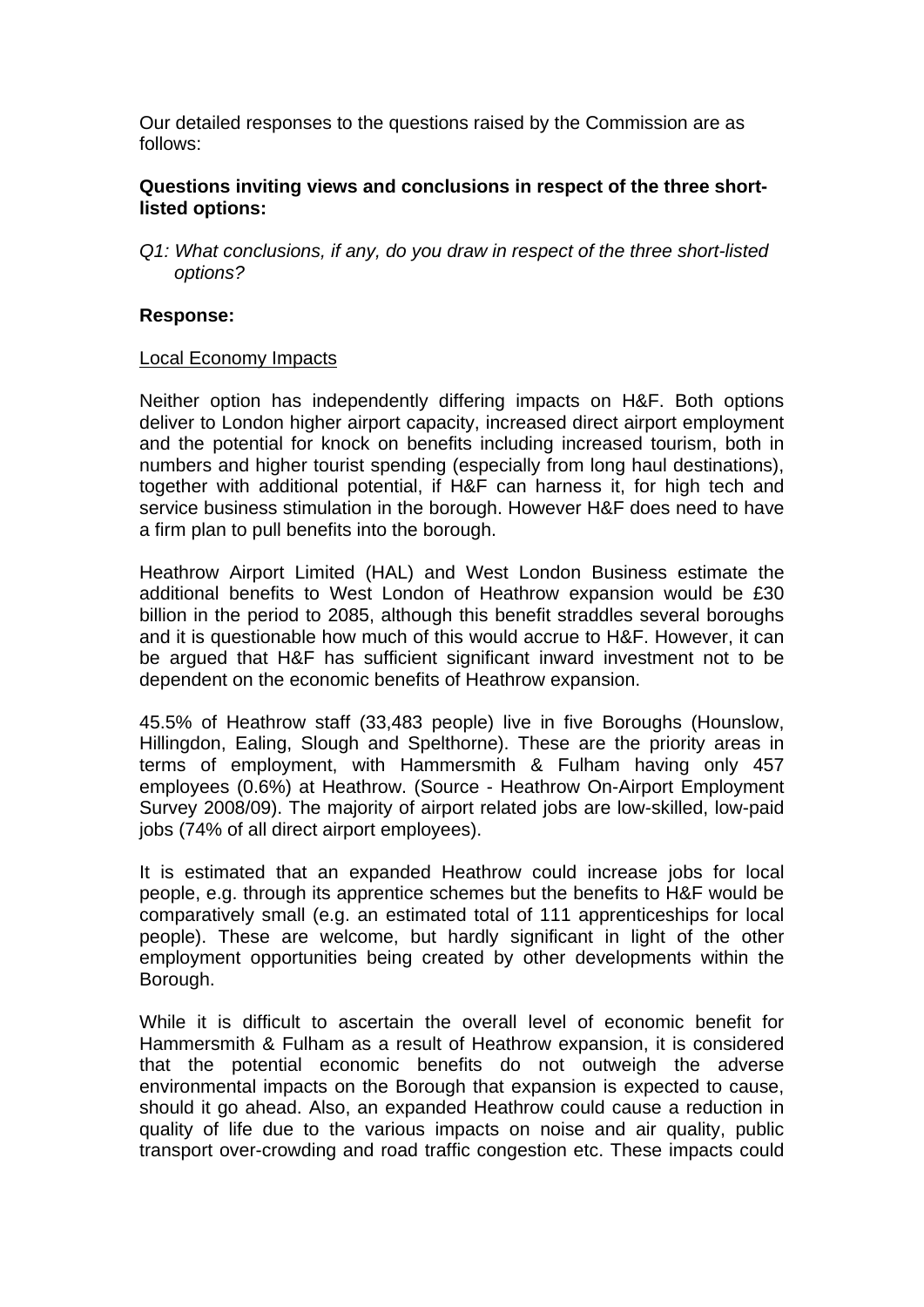deter businesses from locating in the Boroughs affected by Heathrow's operations.

## Surface Access Impacts

On the evidence provided by the AC, the surface access effects on H&F are considered to be damaging. The case from Heathrow Airport Limited (HAL) that their scheme can be achieved while "accommodating the needs of other users of transport network such as commuters, intercity travellers and freight", as it would affect residents of Hammersmith & Fulham, is not credible. On the contrary, the scheme looks likely to produce serious deterioration in road traffic and conditions on the Piccadilly Line in and through H&F.

Despite being a key area in the A4 corridor road traffic gateway into London, and despite the Piccadilly Line being one of the area's main commuter link with central London as well as the key Underground link to/from Heathrow, the AC and its consultant's reports on surface access either do not assess impacts on Hammersmith & Fulham, or draw conclusions which are not apparently based on in-depth local research or modelling.

## **Road traffic:**

- Despite the AC forecast of 1,500 extra cars at peak hour into London, HAL stated at the H&F hearing that there will be "no additional traffic" and Heathrow Hub (HH) stated there will be "negligible" extra traffic. No modelling has apparently been carried out to support this.
- Both HH and HAL have no analysis or modelling of road traffic into central London on the A4 corridor through Hammersmith, while acknowledging that this is the main road gateway into central London.
- Both promoters offered the prospect of congestion charging if the modal shift to public transport failed to materialise – which undermines their prediction of no traffic increase.
- The forecast reduction in % of passengers going to/from Heathrow by car will still mean an increase in absolute numbers on the A4 corridor, given the more-than-double predicted passenger numbers at Heathrow to a potential 149 million in 2050.
- Both promoters are relying on planned improvements to existing rail systems (Piccadilly line, Crossrail) and new rail projects (i.e. the Southern Rail Access & Western Rail Access Route to Heathrow) to provide an improved public transport offer which will lead passengers to switch to public transport.
- They predict a modal shift broadly resulting in 50% of passengers and Heathrow workers using public transport. They could not point to studies or research supporting how such a large-scale forecast modal shift could be achieved. Although TfL agrees that passengers do respond to an improved public transport offer, it states much transport behaviour is entrenched and achieving significant changes takes time.
- Nether promoter has modelled passenger numbers or road use into the 2040s when any expansion would be fully operational. HAL said it is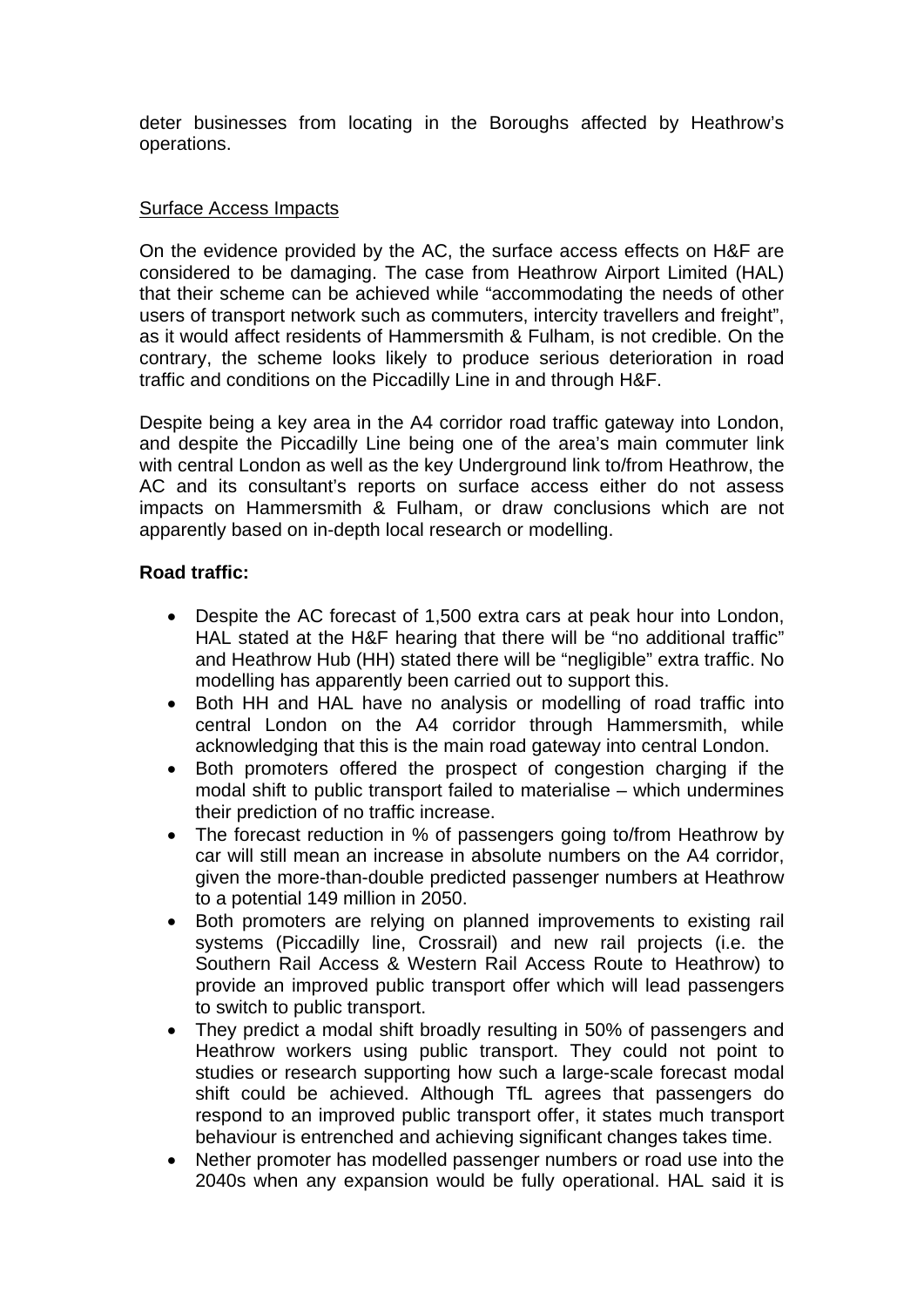"difficult to model into the longer term". This is a serious flaw in planning for such large scale expansion proposals.

- The provision of a 10,000 space car park at HH Station, and the fact that both promoters allow for the possibility of introducing congestion charging, shows a lack of confidence in the "no extra traffic growth" claim. In the absence of any modelling to support them these claims cannot be considered reliable and we have to assume, with TfL, that with an increase of airport passengers of over 100% by 2050, there will be very considerable extra loading on the A4 through Hammersmith. This will produce greatly increased congestion and pollution in Hammersmith along the A4 corridor and neighbouring roads.
- There is no forecast of increased Heathrow-related HGV traffic on the A4 corridor through Hammersmith, despite references to increased freight traffic at an expanded Heathrow.

The AC and the promoters simply do not look at the implications for inner west London or indeed the whole South East of England beyond 2030, yet are proposing a scheme where the full impact will not be felt till 2050. Their appraisal of road surface access implications for other users is therefore incomplete and essentially defective.

# **Underground:**

- The Piccadilly Line is Hammersmith's key link with Central London and outer west London. Its planned upgrade and Crossrail are designed to deal with "background growth" (i.e. forecast population growth of London residents and commuters) – but the promoters and the AC are appropriating these upgrades to meet Heathrow's expansion.
- The AC acknowledges expansion and investment over and above the planned upgrades will be required to meet background growth AND Heathrow expansion. The promoters' and Commission's assumption that the infrastructure can meet demand is therefore unfounded.
- The AC reports flag up serious overcrowding on sections of the Piccadilly. We believe the tables showing capacity and crowding in the HH and AC assessments average out tube passenger numbers across trains to all Piccadilly Line destinations, not just to Heathrow. If the calculations were done for Heathrow trains only there would be even greater increased figures for overcrowding. The AC's "*Volume capacity analysis 2030 Acton Town Earls Court"* already forecasts 342% hourly seated capacity.
- Luggage is a serious problem on Heathrow trains and reduces standing room. This has not been factored in to the capacity assessments. It needs to be modelled.
- It is not clear how the promoters or the AC have allowed for background growth in their modelling. TfL states that the AC has used Railplan v6 instead of the latest Railplan v7, so the figures used are out of date and need re-modelling.
- Forecasts for passenger numbers stop at 2030. To be credible there must be modelling of how rail traffic will operate when expansion is a full capacity in 2050.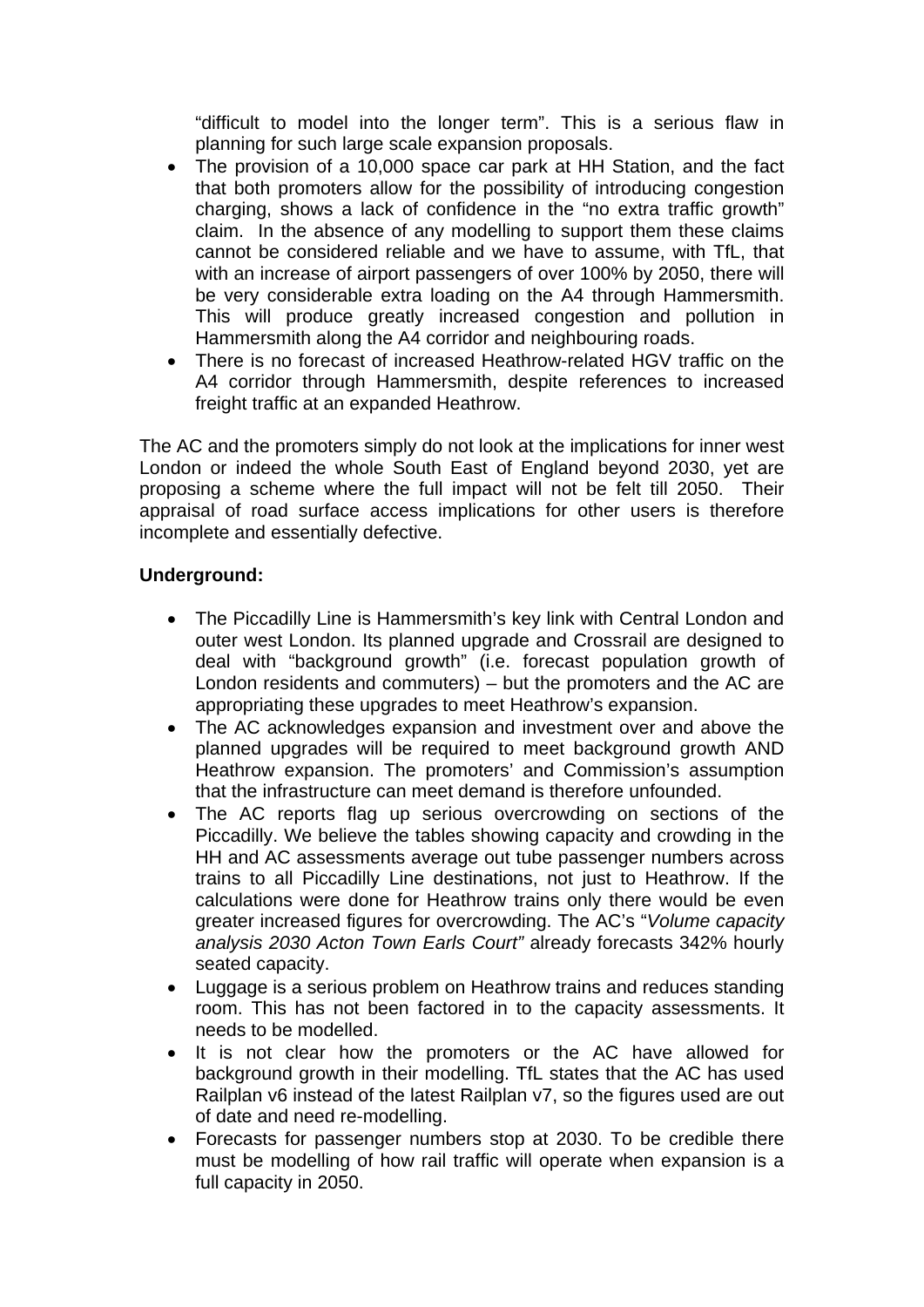## Noise Impacts

From the information provided so far, it appears that aircraft noise impacts would increase over H&F under both expansion proposals. Aircraft noise over parts of the borough is already unacceptable for many residents and both proposals would make matters worse by increasing the frequency of flights.

Other key points in relation to the AC's noise assessments include:

- It is difficult to make proper, informed judgements and comments at this stage as one of the key factors that will determine noise impacts – flight path information – is only available in indicative form so far.
- The noise assessments are presented for a large geographic area and it is not possible to clearly see or assess impacts at borough or local community level. This makes it difficult to draw conclusions on the noise assessment information.
- The level of uncertainty on other key aspects of this option (in addition to flight paths) such as fleet mix and runway use means that the forecast noise impacts could be very different to actual impacts, should expansion proceed.
- The assessments show that this expansion option will increase noise impacts compared to the future noise environment that would exist if Heathrow continued to operate with 2 runways and 5 terminals and within its current operational limits.
- The proposed expansion means that the improvements in noise impacts, from which residents would have benefitted, will be lost.
- Even with optimistic assumptions, modelling work suggests that noise from an expanded Heathrow could still impact on over 700,000 people not only in the immediate vicinity of Heathrow but also some distance away, including residents in H&F, around 10 miles from the airport.
- Use of a range of noise metrics in the noise assessment is welcomed, but it still feels like the role that the number of aircraft movements plays in causing noise impacts is not properly represented or accounted for.
- Expansion will either increase impacts for those already affected by Heathrow operations or create impacts for communities not currently affected. The pros, cons and acceptability or otherwise of either of these two broad approaches  $-$  to concentrate noise or disperse it  $$ have not been established
- Not enough is known about the impacts of aircraft noise on local communities adjacent to the airport and under flight paths and there is a need for more research before any decisions on expansion can be made. It is our contention that Heathrow is not a suitable site for further expansion because of a range of impacts, including noise
- It feels like noise mitigation measures are presented as only being possible if expansion is allowed to proceed, which is unfair. In reality many, if not all, of the measures could be introduced without expansion and provide noise benefits to those communities affected by current operations.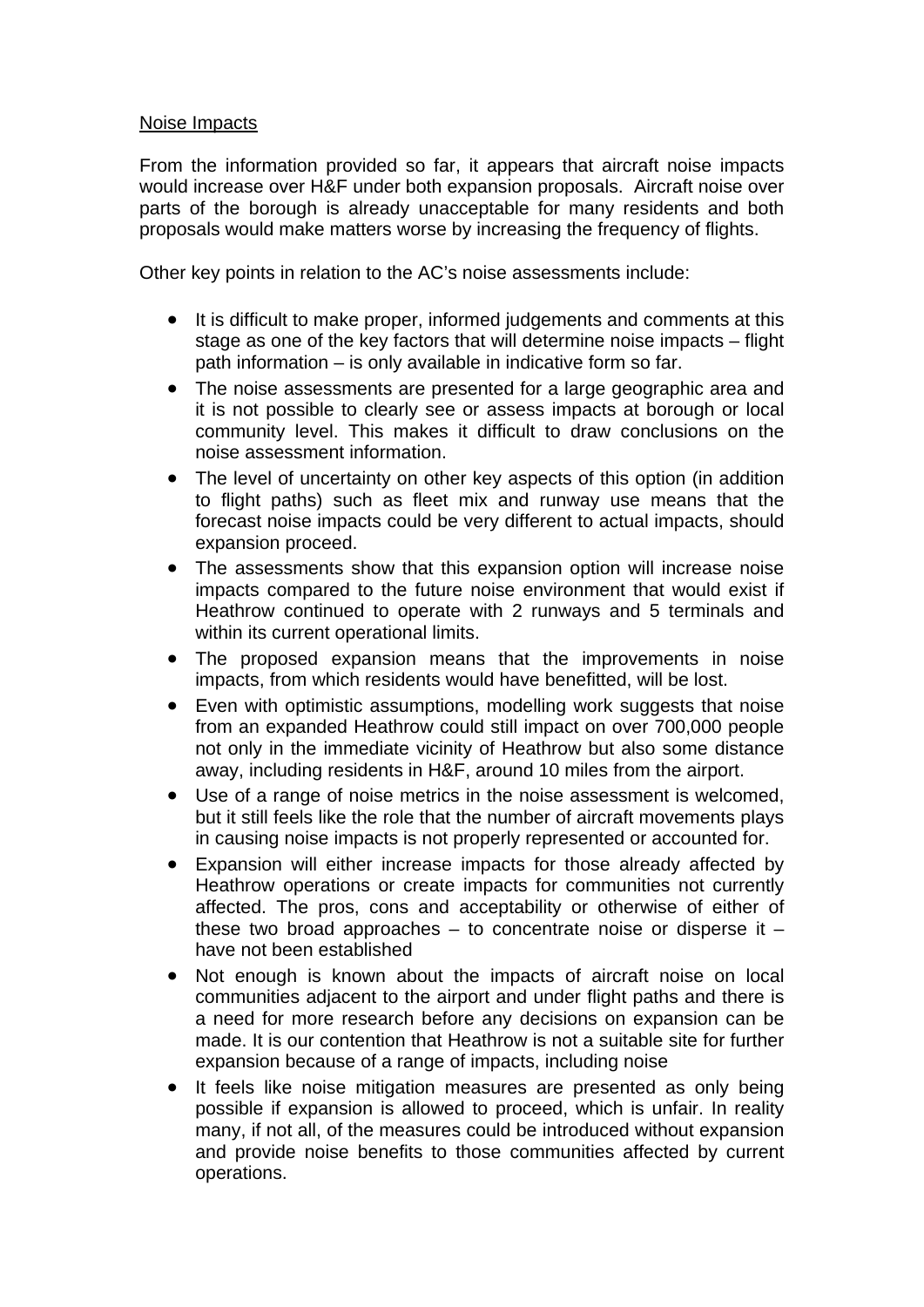# **Specific noise comments on HAL's proposal:**

- Of the three main scenarios tested in the noise assessment, the 'minimise total impacts' and 'minimise new impacts' options show that parts of H&F are inside the 54dB day-time noise contour, including new areas not currently impacted.
- Although the 'respite' option shows no part of H&F in the daytime or night-time contours, there could still be flight paths over the borough – in fact, more than in the present day. We may be outside the contours but there could be significantly more flights over the borough. Impacts will therefore continue.
- Even in Heathrow's 'highly mitigated' scenarios, the noise impacts are still considered to be unacceptable.
- Expansion will reduce the amount of respite from noise that some communities (e.g. those under approach paths for the southern runway) benefit from as there will be increased use of mixed mode
- Health impacts of expansion are significant as assessed by the monetisation assessment which shows that annoyance, heart attacks, hypertension, sleep disturbance are calculated to cost £25 billion to mitigate. It is unclear if these impacts and their associated costs are considered to be acceptable, how the costs and impacts would be mitigated or who would do this.

## **Specific noise comments on HH's proposal:**

- Of the two main scenarios tested in the noise assessment, the standard expansion scenario and the respite scenario both show that parts H&F are inside the 54dB contour for day and night-time noise, including new areas not currently impacted (in some scenarios).
- The noise impacts for this option are, if anything, worse than for the airport's own proposal. The impacts are therefore considered to be unacceptable.
- Expansion will reduce the amount of respite from noise that some communities (e.g. those under approach paths for the southern runway) benefit from as there will be increased use of mixed mode
- Health impacts of expansion are significant as assessed by the monetisation assessment which shows that annoyance, heart attacks, hypertension, sleep disturbance are calculated to cost £25 billion to mitigate. It is unclear if these impacts and their associated costs are considered to be acceptable, how the costs and impacts would be mitigated or who would do this.

## Air Quality Impacts

Road traffic is the dominant emission source resulting from expansion at Heathrow to affect H&F. Many areas in London including H&F continue to exceed the Government's national air quality standards, particularly for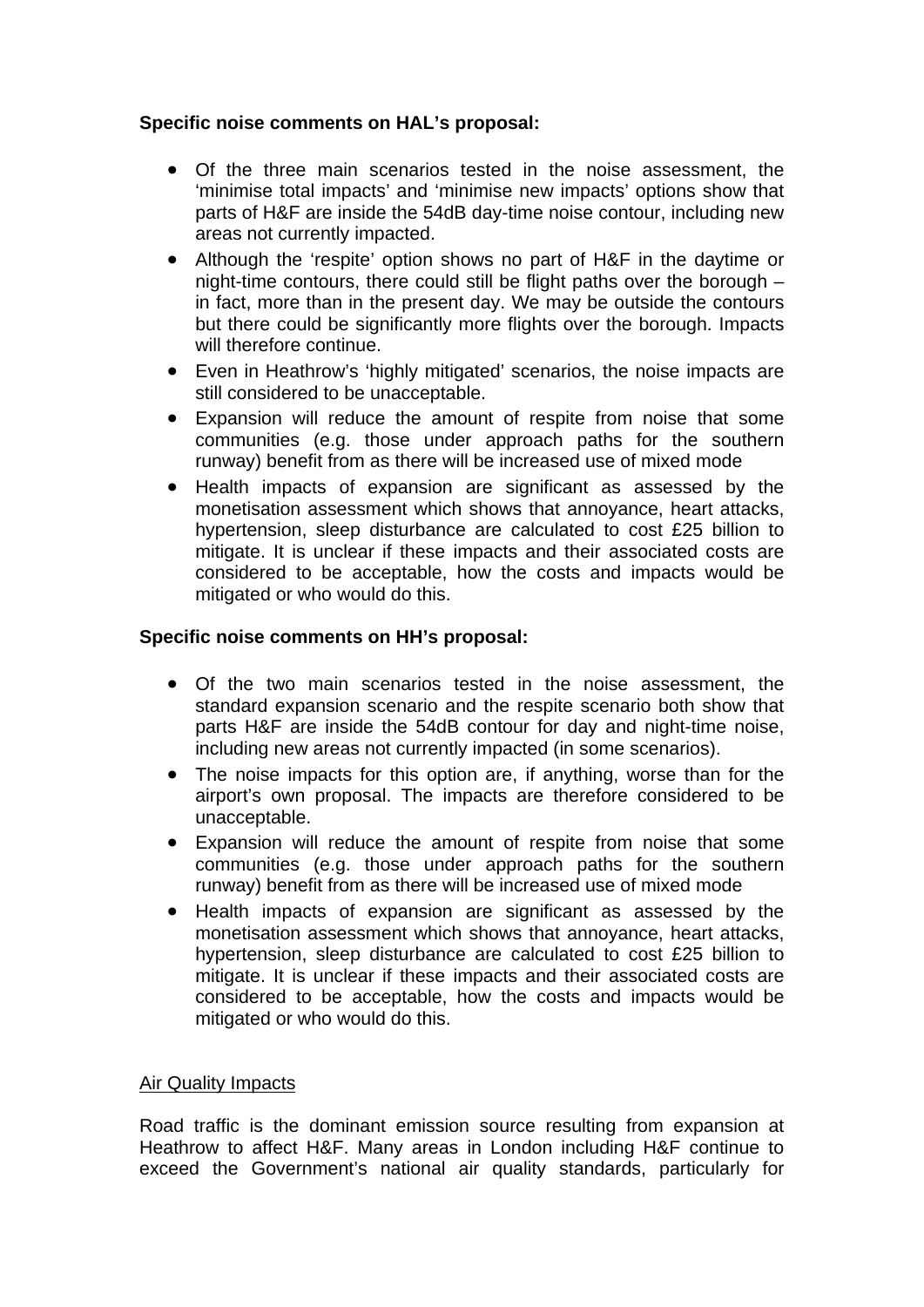Nitrogen Dioxide (NO2). H&F is already an AQMA (Air Quality Management Area) for NO2 and also Particulate Matter (PM10). There are 9 monitoring sites across the borough, 25% of which are at high risk of breaching legally binding EU limit values on NO2. A small increase in traffic emissions could make the difference between complying and breaching these legally binding EU limits.

HAL and HH state that their proposals will have no or negligible impacts on road traffic. This is regarded as optimistic and unrealistic on many levels:

- The AC assessment only looks at the surface access impacts of 103.6 million airport passengers per annum (mppa) in 2030. No assessment is done of the 149 mppa that the Commission estimates to be the maximum throughput of HAL's proposal. We agree with TfL that *"not testing a worst case scenario underplays any potential impacts".*
- We understand from TfL that the upgrades and additions to rail infrastructure have been implemented as a response to background demand and therefore will not have capacity to encompass further airport demand, with particular reference to the Piccadilly line and Crossrail, both of which will be over capacity.
- Population growth as a whole and in West London in particular needs to be factored into the transport models used to assess impacts of an expanded Heathrow.
- We agree with TfL's assertion that the shift in passenger behaviour predicted by the AC and HAL is *"optimistic considering the limited additional rail infrastructure….Little new infrastructure is envisaged by the Commission, placing greater strain on the Great Western mainline and Piccadilly line corridors."*

To use an example taken from TfL's submitted evidence: "*the Commission predicts a passenger mode shift to rail, from 28% in 2012 to 43% in 2030. If only one third of the predicted mode share is achieved, this could result in an additional 1,000 peak private car trips on the highway network, based on initial estimates using Commission data. This would be on top of the approximately 20,000 peak hour two-way airport related staff and passenger movements forecast at Heathrow in 2030 (as well as background demand)".* 

Neither the AC nor HAL have conducted detailed analysis of the impact of airport expansion on the A4 in H&F. We agree with TfL's statement that*: "it is imperative that more detailed analysis is carried out by the Commission to fully assess the demand impacts". I*t is our conclusion that HAL's expansion proposal at Heathrow risks the air quality EULVs being breached in our borough due to road traffic. In order to accept HAL's claim of "no additional road traffic" and their commitment to improve air quality as a result, we would require further extensive evidence to support the modal shift assumptions being made. We would also require detailed modeling and air quality monitoring on H&F main arterial roads such as the A4 and Hammersmith gyratory.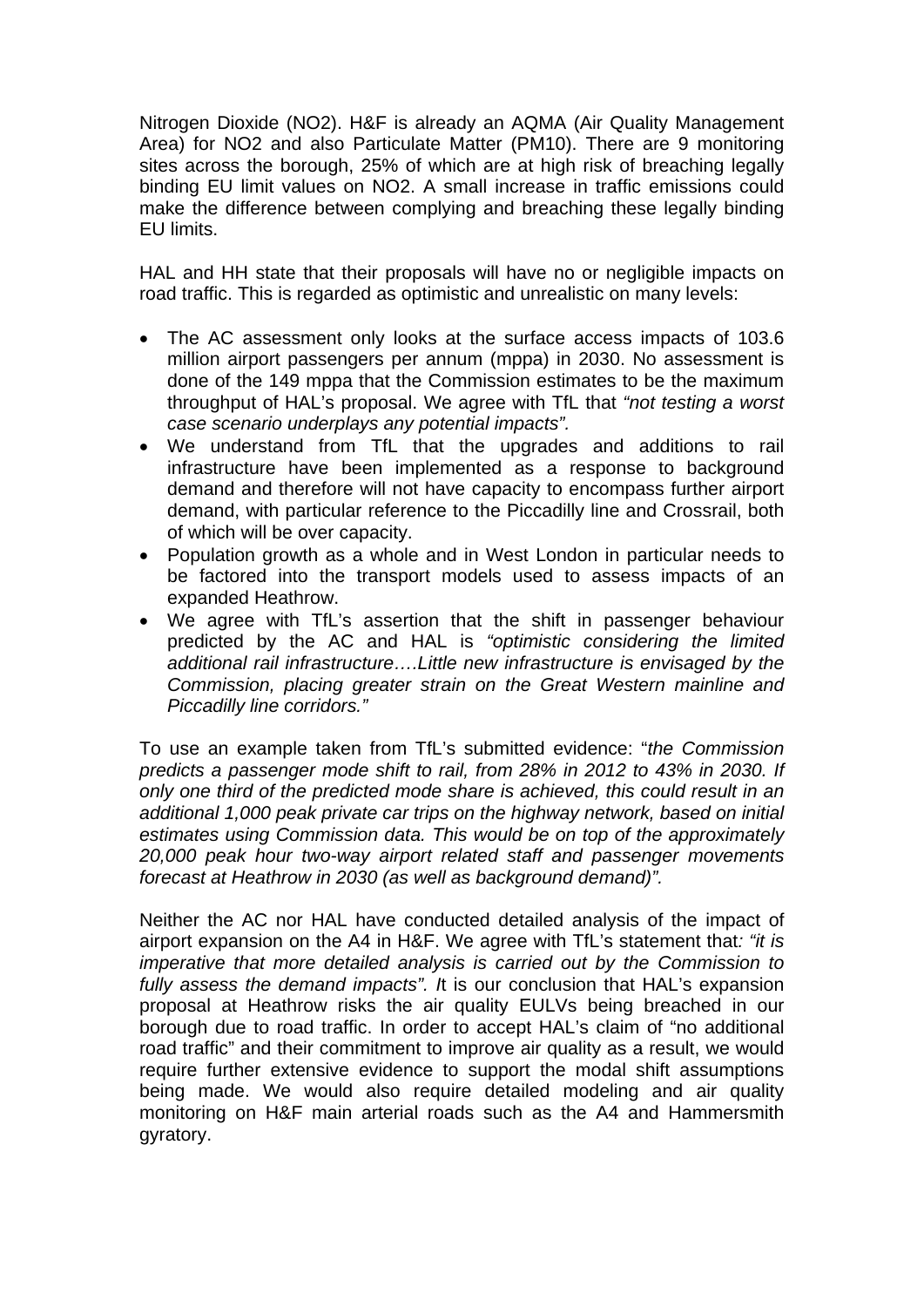The European Court of Justice's has recently ruled that the UK must comply with NOx limit values "as soon as possible" and it is possible that the UK Government could be fined by the EU Commission for allowing exceedances of NO2 limit values to continue past the target dates. Therefore any exceedance of EU targets is deemed to be unacceptable – air quality impacts should be very high on the agenda for the AC and need to be fully considered as part of the current assessment work.

Government data shows that the average reduction in life expectancy of UK residents as a result of long-term exposure to PM2.5 is 6 months. It is also estimated that in 2008, 29,000 premature deaths in the UK were attributed to long-term exposure to PM2.5. This compares with 2,222 people killed in road traffic collisions. In London, it is estimated that in 2008 there were 4,267 deaths attributable to long-term exposure to small particles.

Air quality must therefore be given the weighting and gravitas it deserves in this consultation and the AC should be providing more detailed assessments and full details of any proposed mitigation schemes (with quantified benefits) to show the airport is not contributing to exceedences of national and EU targets.

## Carbon Emissions Impacts

The potential costs of carbon could be significant to the point of affecting the total economic viability of expansion at Heathrow. To take account of the costs of climate change, the AC has used 2 sets of scenarios – 'carbon capped' and 'carbon-traded'. The way they have assessed the carbon-capped scenario is by assuming the cost of carbon, included in ticket prices, is raised to a sufficiently high level to constrain demand such that the CO2 emissions at 2050 do not exceed 2005 levels.

The Committee on Climate Change has said (para 2.41 of the main AC consultation document): *"It has not been possible to assess the transport economic efficiency, delays or wider economic impacts under a carboncapped forecast. This is because carbon prices are much higher in each scheme option than the 'do minimum baseline, meaning the carbon policy component of the appraisal dominates capacity appraisal. This is particularly problematic as appropriate carbon policies have not been investigated in detail."* 

It seems possible that, if the AC includes the cost of carbon in the economic appraisal, the net economic benefits could be much reduced, or possibly become negative. The AC intends to carry out further work to complete a fuller economic assessment of the case where UK emissions are constrained, i.e. 'capped'. This work will be available for the final report in summer 2015.

It is our opinion that the full assessment should have been carried out and made available as part of the current consultation.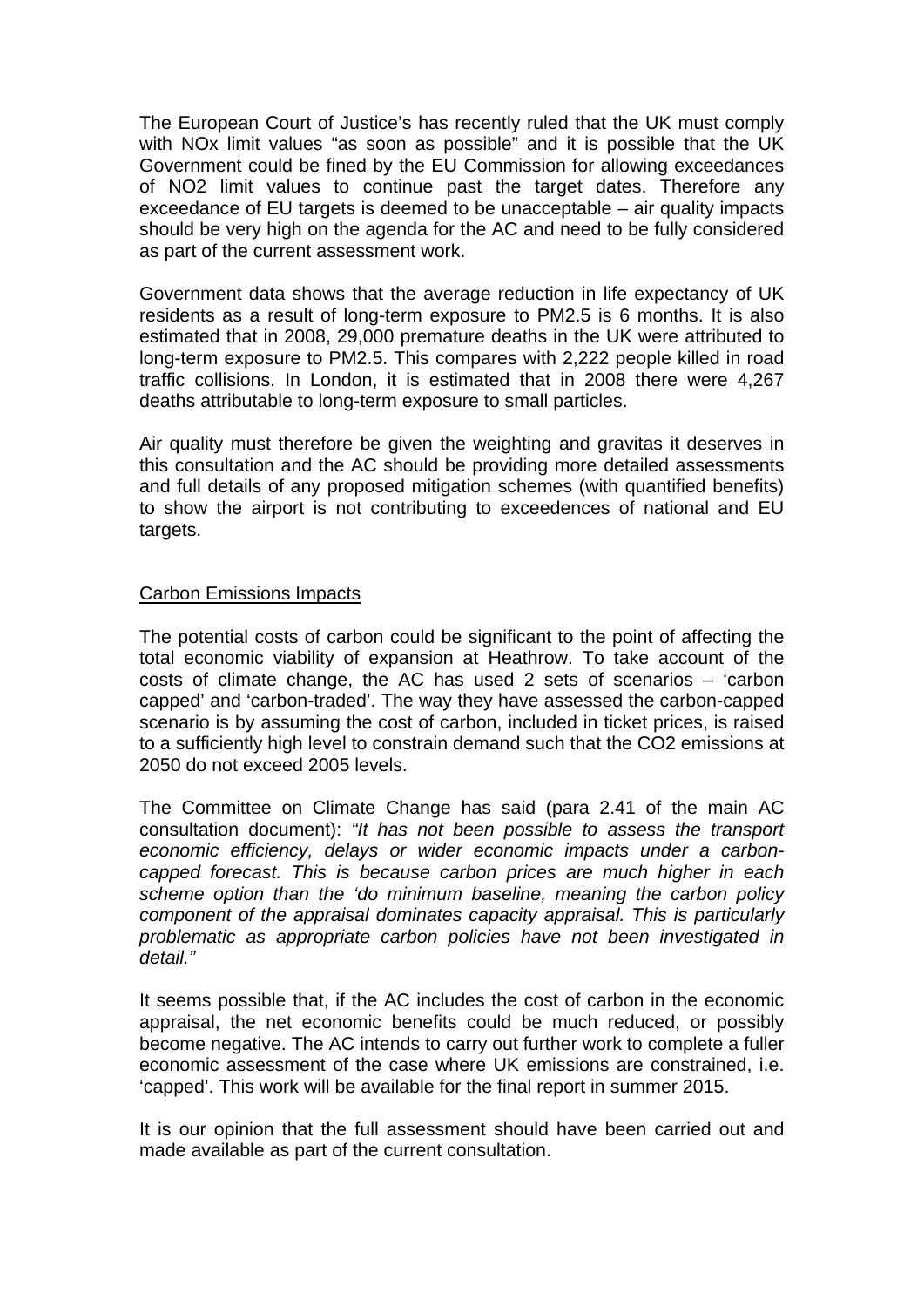# Quality of Life Impacts

The AC commissioned a study of quality of life for those living near airports, which states that:

- "We can be confident that aircraft noise is bad for subjective wellbeing."
- "Those living in noise contours but not close enough to airports to benefit from the potential advantages, for example in terms of access to employment opportunities, will be likely to suffer negative effects on their subjective well-being due to noise."

The AC mentioned the benefits of connectivity for individuals taking more flights for leisure purposes. Hammersmith & Fulham is ninth in Heathrow's frequent fliers list. However many residents use other London airports, sometimes for cost reasons, which is unsurprising since average incomes of people who make international flights are £77,249 for businesses travellers and £53,566 for leisure travellers (CAA Passenger Survey Report 2013). In this regard, we were interested to note the proposers' comments that air fares might need to increase.

The study recommended putting monetary values on various aspects to build into the sustainability assessments of the options. However, instead, the AC rowed back from doing this and sought views in its consultation.

The AC's assessment of quality of life impact puts people into three categories, which they assess accordingly:

- Local within 5km where the AC nets off the positive (mostly jobs) and negative effects to get an overall neutral rating
- Local outside 5km within flight path which the AC fails to assess apart from saying that noise will be negative
- National where any economic benefits represent pure gain since there are no local negative impacts

At 16km from Heathrow, H&F clearly falls into the middle category and, again, there is relatively little about the impacts on us. There are several other boroughs in a broadly analogous position to H&F, i.e. outside the 5km radius but affected negatively by noise, traffic and air pollution and benefiting minimally from new inward investment and jobs. Further information should have been provided to help determine the quality of life impacts.

Whilst we are encouraged to see a Quality of Life Assessment included in the AC's assessment – as this sort of analysis has never been done previously – we are concerned about the way positive and negative impacts are measured against each other, and in some cases judged to balance each other out. Further work is required to develop suitable assessments that can be used as part of the decision-making process that will inform the AC's final recommendations.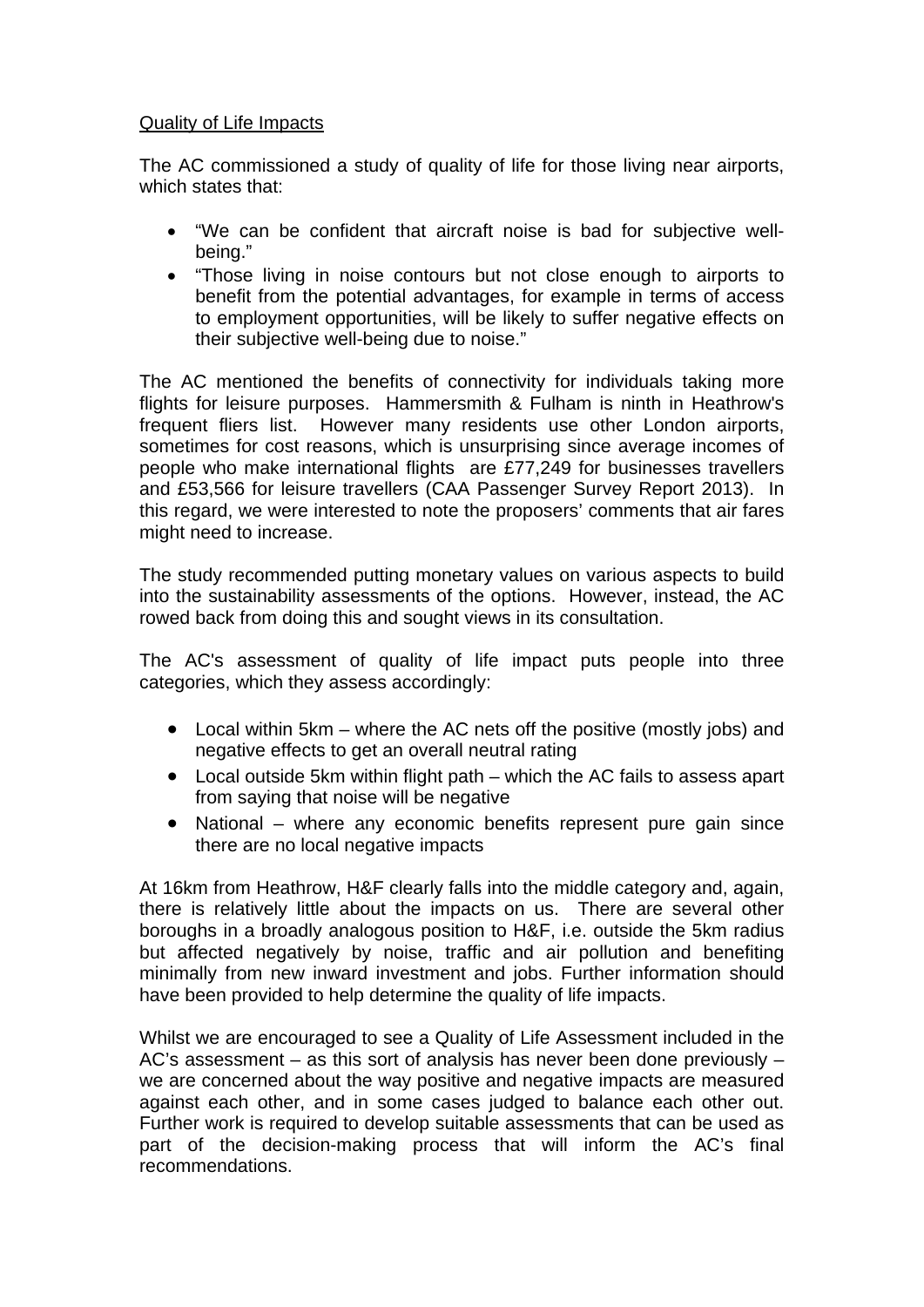*Q2: Do you have any suggestions for how the short-listed options could be improved, i.e. their benefits enhanced or negative impacts mitigated?* 

## Local Economy Impacts

The study area assessed for local impact was chosen as representative because '76% of the assessment area workforce lives there' (see Local Economy Impacts Assessment page 14). Whilst this may be the case, we consider that assessments should have been carried out over a wider area, or at least give some indication of potential economic impacts for those boroughs not in the immediate vicinity of the airport. .

#### Surface Access Impacts

On the basis of the AC's work so far it is hard to see how either Heathrow expansion option could be achieved without damaging impacts on residents and commuters in H&F as far as surface access issues are concerned. The following would at least ensure the likely impact on H&F could be more clearly assessed:

- Surface access appraisal and modelling must include the impact on the A4 corridor through Hammersmith to Earl's Court as this is the main road gateway from Heathrow to central London, and appraisal and modelling of the impact on the Piccadilly Line in the same area.
- In depth modelling must be carried out of A4 capacity now, in 2030 and in 2050 with background growth and with/ without Heathrow expansion.
- Forecasting is required of increased Heathrow related HGV traffic on the A4 corridor through Hammersmith.
- Assessment/ forecasting are required of how the key junctions at Hogarth, Hammersmith and Earl's Court will cope.
- Assessment should be carried out of the impact on traffic flow of tunnelling the A4 at Hammersmith ("Flyunder")
- Working with TfL, in depth modelling of passenger numbers on Heathrow-bound Piccadilly Line trains and detailed background growth forecasts must be carried out
- Forecast dispersal of passengers between the extended public transport offer into Central London must be modelled.
- Forecasts up to 2050, not just 2030 must be modelled.
- Details must be published of what additional upgrades could be carried out to Piccadilly line to accommodate Heathrow expansion numbers in line with Jacobs' statement that the planned upgrade will not be sufficient to meet Heathrow passenger numbers.
- Heathrow Express (HEX) ticketing should be brought into Oyster pricing, to enable HEX to be used to capacity and relieve Piccadilly Line and Crossrail.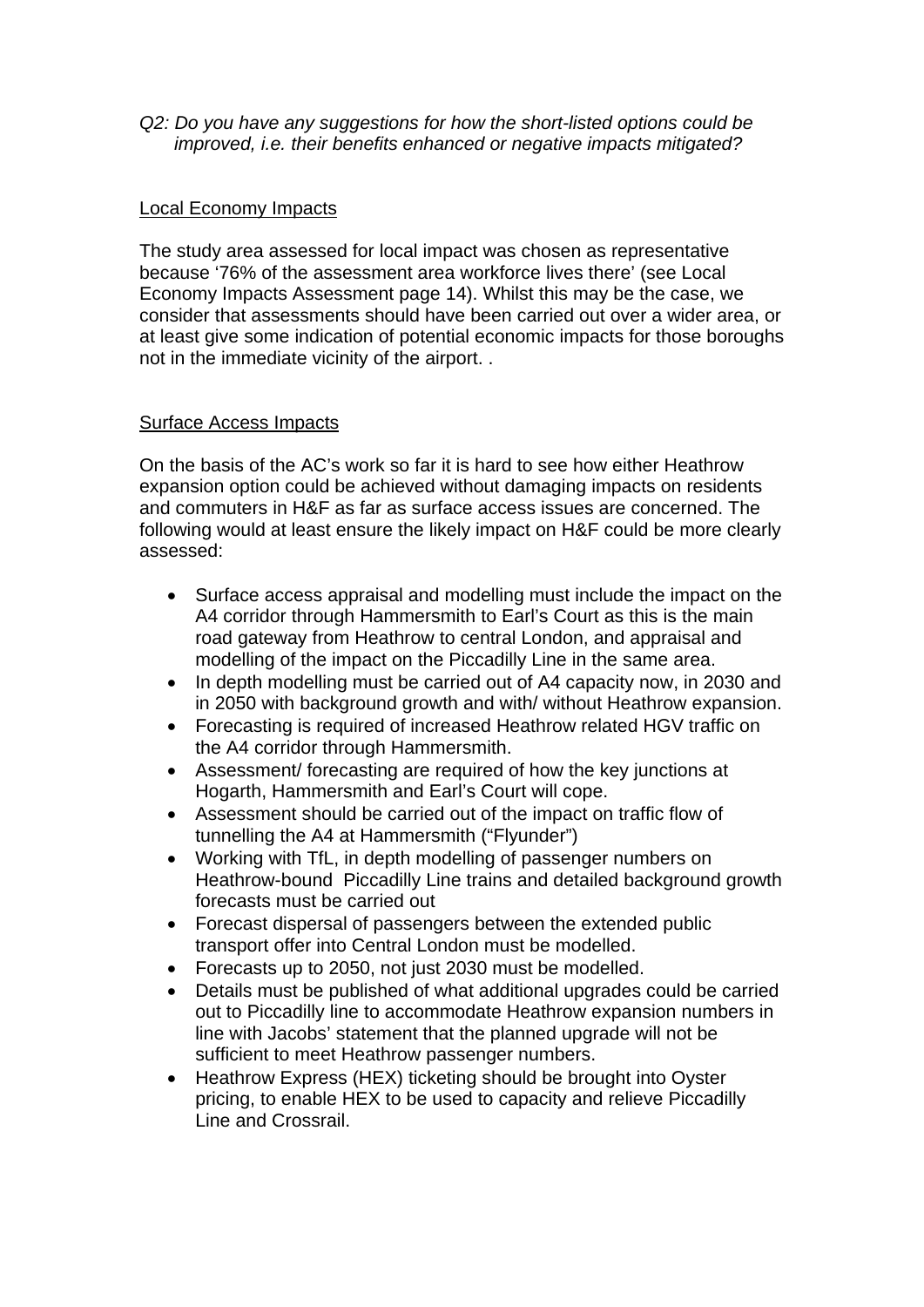• Research and forecasting is required into the effects on public transport in case of an early and successful modal shift to public transport – will rail be able to cope with forecast numbers.

In addition there should be investigation of more radical road traffic deterrents: e.g. early introduction of high-level congestion charging at the airport from the outset of expansion, and elimination of or extra charge for "kiss and drive" quick drop-off facilities, which Jacobs says will continue to give increased traffic from Central London.

## Noise Impacts

The policy of concentrating arrivals noise over two approach paths along with the policy of Westerly preference has led to a major concentration of aircraft noise over the borough. This concentration over a relatively small area has blighted that area and led to very strong opposition to the airport, to night flights and to proposals for further expansion. These policies are based on circumstances that have changed over the years and should therefore be reviewed.

Westerly preference was designed to protect communities under departure routes, at a time when departure noise was a much greater problem than arrivals noise. That balance has changed as engine noise has reduced significantly and as many aircraft climb more quickly. Arriving aircraft still approach the airport at a 3 degree angle and, while there has been some reduction in arrivals noise, it is much less significant. Most complaints are now due to arriving aircraft rather than departing aircraft. This change has also led to a removal of the Cranford Arrangement. The time has come for a major review of Westerly Preference.

We would like to see some of the mitigation improvements suggested by HAL as part of their expansion package, such as a steeper approach angle, trialled and implemented to help reduce impacts of current operations. However, most of the HAL's proposed noise mitigation improvements require a change in Government policy, major consultation, safety assessments and perhaps the support of international bodies. Therefore, none can be relied upon as neither airport, nor the Commission, can guarantee that they are delivered as outlined. We discuss specific mitigations further below.

- Routing of all flight paths so that no aircraft movements occur over or close to H&F so that there are no noise impact on residents would obviously improve on the current and forecast impacts. However, such a radical change to airspace use over London seems unlikely - and there is also the issue of how fair such a move would be for other boroughs in the vicinity of Heathrow - but even if such a measure was implemented, the expected impacts of expansion in other respects would still be such that this expansion option would not be supported.
- Heathrow should seek to minimise the noise impacts of the airport's operations through the adoption of progressively tougher measures that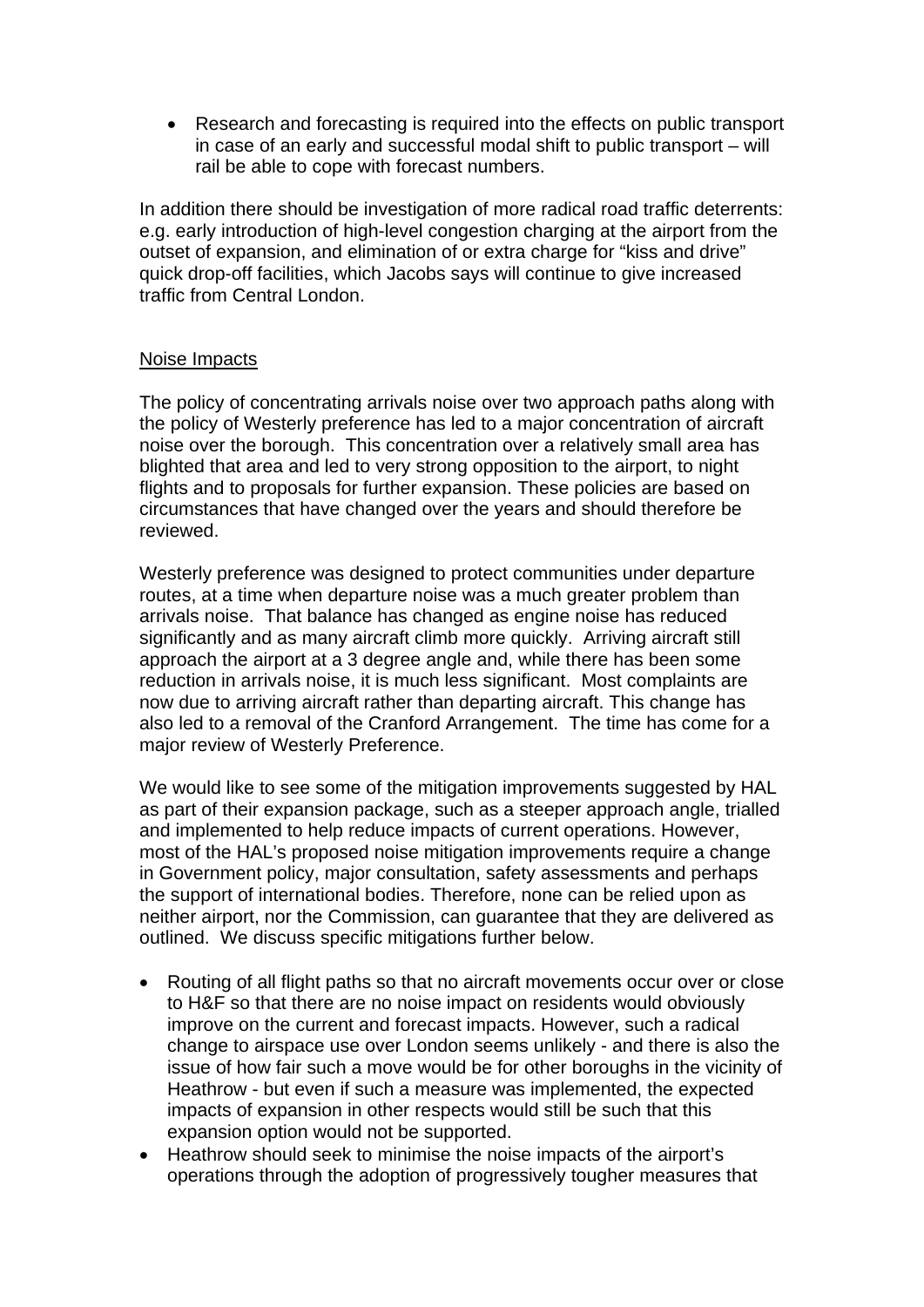encourage the use of less noisy aircraft and penalise heavily the use of noisier aircraft.

- The use of an increased angle of descent should be trialled at Heathrow with a view to moving from a 3 degree angle to a 3.5 degree (or greater) angle for arrivals.
- Improved compliance with Continuous Descent Approach (CDA) should be encouraged and a report on non-compliance should examine the reasons. It is understood that safety cannot be compromised, but residents should be entitled to expect that good practice is followed whenever this is possible. An assessment should also be made of the point at which landing gear is lowered, as this contributes to noise impacts
- The move away from a "Westerly Preference" to an "Easterly preference", "No Preference" or "Equal shares preference" in terms of operations should be assessed to see if this can provide benefits to communities under arrivals flight paths on the east side of the airport such as H&F.
- Night flights should not increase. Over time, they should be phased out or there should be a longer curfew.
- The airport should continue to operate within its current design as a 2 runway airport and comply with the 480,000 flight limit imposed as part of the T5 planning permission.

# Air Quality Impacts

The omission of modelling/predictions for additional traffic on access routes such as the A4 Great West Road into central London is an issue that requires resolution. Increased traffic flows along this main arterial road would have a significant impact on the already elevated concentrations of NOx and PM.

As we have established HAL's key commitment in terms of air quality is **"**no new airport related air traffic". This is a very optimistic statement and in order to achieve this we believe that the following measures should be implemented alongside expansion (should it proceed), and without expansion to mitigate the impacts of airport traffic/and airport related emissions on air quality at both a local and national level:

- New rail airport expansion specific infrastructure, for example connecting Heathrow on a mainline instead of a branch line.
- Introduce baggage check in points at mainline stations going direct to Heathrow so travellers with luggage are encouraged to use public transport instead of taxi or car.
- Incentives for modal shift to alternative means of transport, such as:
- Introduce a congestion charge for Heathrow traffic.
- Cut car parking spaces and raise car parking rates at Heathrow to disincentivise car users.
- Urban greening of the roadside environment
- Incentivise bus companies and taxis to use cleaner engines in the same way as cleaner aircraft are incentivised.
- Incentives for use of alternative fuel source vehicles.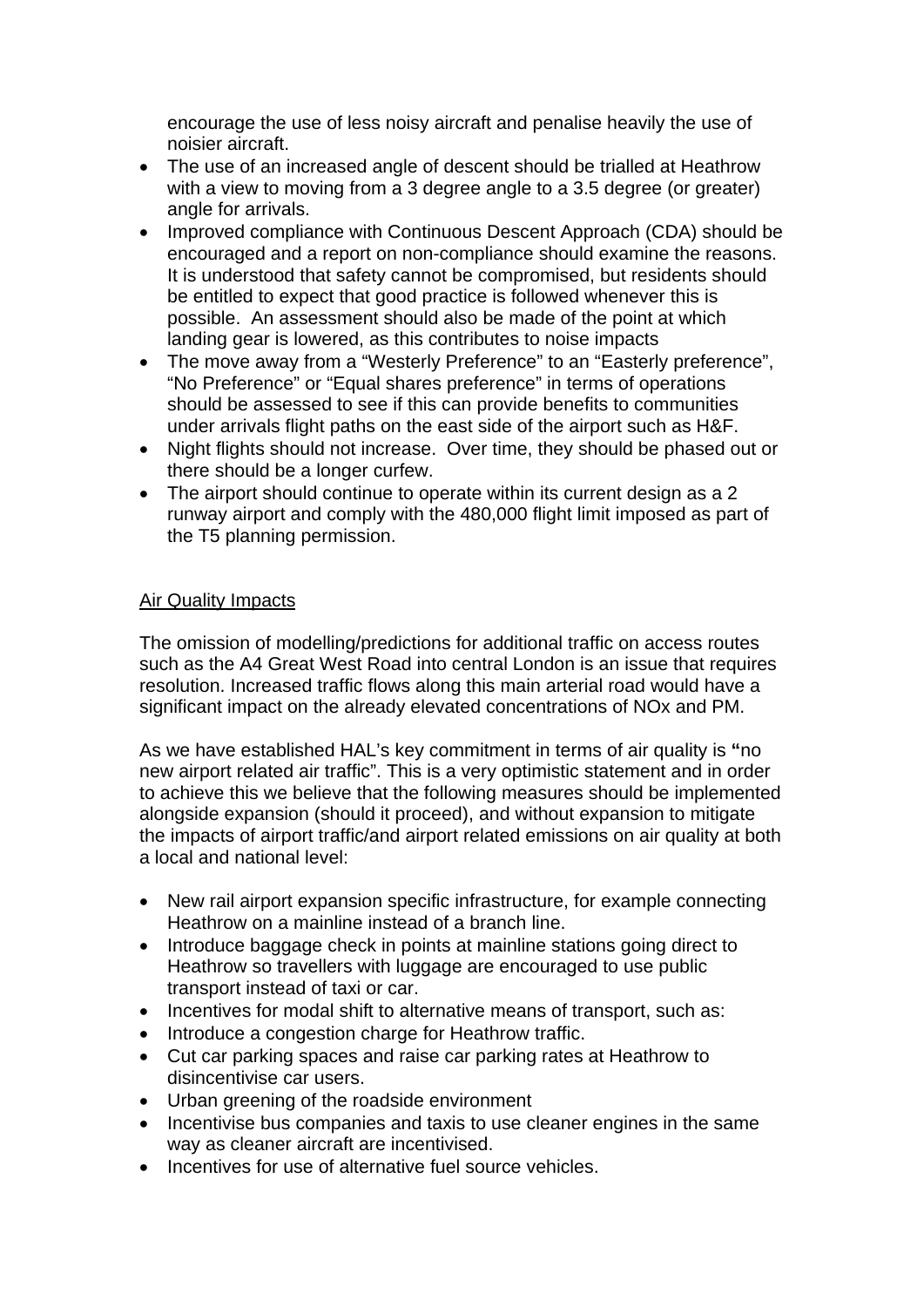- Reinforce the Mayors ultra-low emission zone.
- Impose a tariff for vehicles not conforming to new emissions standards at the airport including private cars
- Continue to incentivise cleaner aircraft, electric airside vehicles, vehicle pooling, revised shorter taxiing schedules etc
- Introduce steeper landing and take-off paths and curved approaches.

# Quality of Life

We have already mentioned above that we welcome the Quality of Life assessment. However, without following through and assigning monetary values we do not understand how quality of life assessment will be brought into the AC's final judgement.

It is not clear what assessment is being given to a range of factors for communities living outside the 5km radius but within the flight path area as there is currently a blank in this box. The numbers of people in this category should be quantified. We consider H&F falls within this category as well as several other inner London boroughs.

The cut-off point of the 55dB in the technical paper probably only reflects the accepted use of this contour and is presumably shorthand for 55dB Leq. However many argue that it should be lower and also argue for measurement in dB Lden. Without this starting point we would presumably expected a graduated finding (cf. the marginal negative effect for additional dB's above 55) with annoyance starting at lower levels and having at least some effect on quality of life.

The physical health effects of noise are only represented in a very limited fashion in the datasets used. The association between noise and health conditions cannot be scored anywhere else in the Appraisal Framework. More weight should be given to the negative health effects, such as strokes, heart disease and hypertension, on which there is supporting academic evidence.

## **Questions on the Commission's appraisal and overall approach**

#### *Q3: Do you have any comments on how the Commission has carried out its appraisal?*

It is not clear how the Commission's findings for each module are to be assessed against each other, how interactions and knock on effects between modules are being modelled or if any weightings will be applied in any final assessment before the Commission makes its recommendations. At the stakeholder event, we were informed verbally that there are no weightings to be applied and that the Commissioners would use their professional judgement. There is therefore a danger that there will be a lack of transparency in terms of how positive and negative impacts and costs and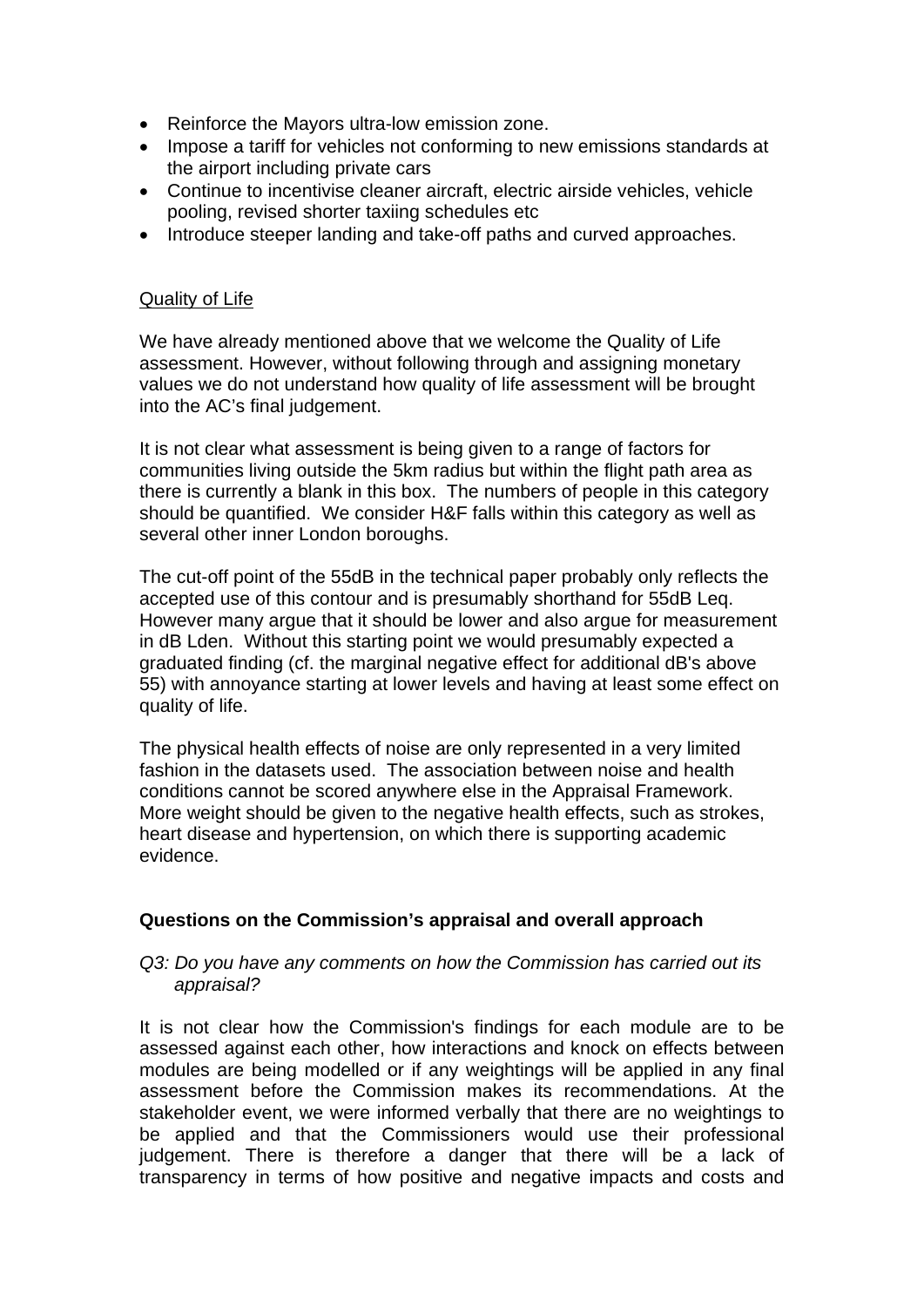benefits, particularly in relation to measuring economic growth versus environmental impacts will be balanced.

It seems clear, as indicated by comments made by both Heathrow Airport and Heathrow Hub, that new information will be submitted by them to the Commission to support their proposals for expansion. The Commission itself, will also need to produce additional assessments of the expansion proposals (e.g. in relation to carrying out more air quality modelling work and assessing newly submitted evidence by the scheme proposers). Yet it would appear that all of this new information will not be available for consultees to see, challenge and comment on prior to the Commission making a final recommendation for airport expansion. If this approach is taken it damages the consultation process and will impact on the credibility of the Commission and its recommendations.

## *Q4: In your view, are there any relevant factors that have not been fully addressed by the Commission to date?*

#### Noise Impacts

- The Commission acknowledges that people's response to noise is not just about sound volume and tonal frequency but also determined by its duration, regularity and the time of day it occurs. It is useful that "regularity" of noise events is recognised as an important factor in terms of response to noise as both Heathrow options result in a very large increase in aircraft movements (around 250,000 extra compared to current levels). However, the use of N60 and N70 to try to measure the impacts of movements needs to be supplemented with further metrics with reference to the results from a new social survey to try to improve the relationship between the technical assessment results to people's actual response on the ground to aircraft noise.
- The ANASE (Attitudes to Noise from Aviation Sources in England) Report is referenced, but only in relation to indicating support for LAeq method of measuring noise impacts and annoyance. The study was recently updated and its other findings in terms of annoyance response (at lower levels of noise that normally modelled by noise contours) and in relation to regularity of noise events should have also been factored into account in the noise assessment work. A new noise annoyance study is needed urgently to inform any planning inquiry.
- No reference has been made to the World Health Organisation's guidelines for community noise impacts which include recommendations on noise level limits on issues such as preventing adverse health effects from night noise. Given the timescales being looked at for the expansion scenarios, these guidelines should be referenced and taken into account.
- Although health issues are covered in the respect that a monetisation assessment has been carried out by the AC, the implications of causing potentially £25 billion worth of health impacts, including heart attacks, strokes, sleep deprivation etc have not been acknowledged, discussed or justified in any detail, should this expansion option proceed.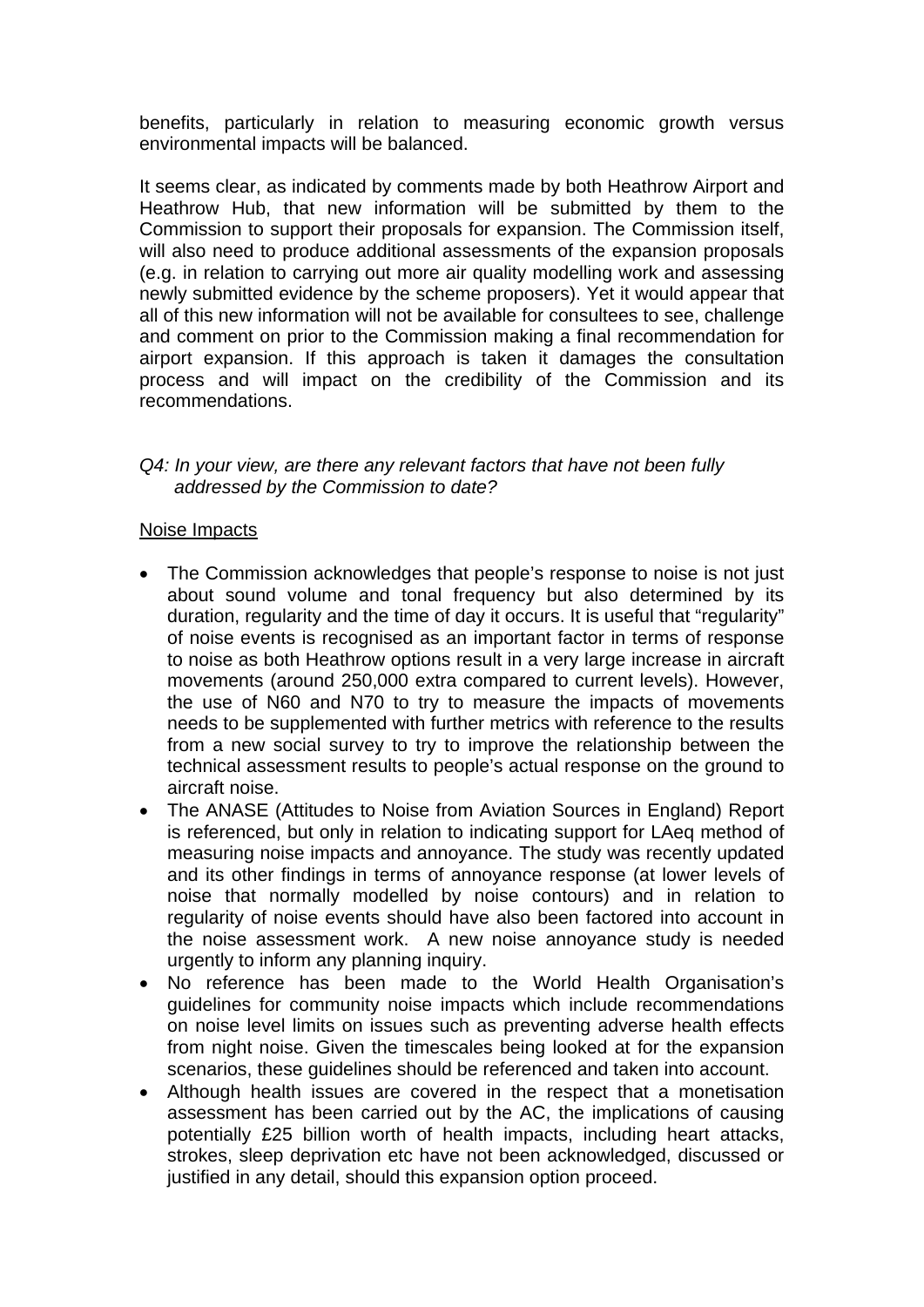- It is also not clear if the assessment covers all impacts that need mitigating – e.g. insulation of properties (houses, schools etc) which in themselves would most likely represent significant costs. How are these costs going to be met – i.e. who is paying for the health costs caused by expansion?
- From 2050 for the remainder of the assessment period (calculated to be 35 years), health impacts are presumed to hold – but couldn't impacts (and associated costs) increase? This could have been clarified.
- In the Sustainability Assessment, the Commission note that "It is well understood that people who live beyond an airport's noise contours can often be irritated and upset by the overflight of planes. And an expanded Heathrow would lead to more planes overflying the capital". Despite this recognition, the issue of the impacts on communities such as H&F which are often on the outer edge or beyond the noise contours presented in noise assessments is not well covered or accounted for in the Commission's assessments.
- The Commission is also urged to note the findings of the All Party Parliamentary Group on Noise from Heathrow Airport, published on 18<sup>th</sup> December 2014.
- There are some aspects of the HAL scheme that should have been picked out and highlighted by the Commission –e.g. the potential increasing use of mixed mode type operations with associated knock on effects in terms of a reduction in the amount of respite time that communities would receive – which would appear to be particularly significant for those under the southern runway flight path approaches.
- The noise assessment scenarios for the HH option are not consistent with the assessment of the Heathrow airport option. We would have expected consistency in the Commission's assessments of both Heathrow proposals which would have helped to compare their relative impacts.

# **Safety**

It is disappointing that a key issue such as safety was not highlighted as a stand-alone issue for comment as part of the consultation. Safety is an issue that concerns H&F residents, particularly with the large-scale increase in flight numbers that expansion would bring.

Many H&F residents are concerned about safety risks. While we accept that the likelihood of an accident is small, it is difficult for most people to understand the size of the risk. However, the impact of an accident involving an aircraft flying over London is clear: it would be devastating.

We do not believe that the risks for approaching aircraft, however small, should be so heavily concentrated over densely populated West London because the impact would be so large. Any significant increase in flights should therefore prompt a review of westerly preference, for safety as well as noise reasons.

We are concerned that the CAA will not assess safety until very late in the process, even after planning permission has been granted for one of the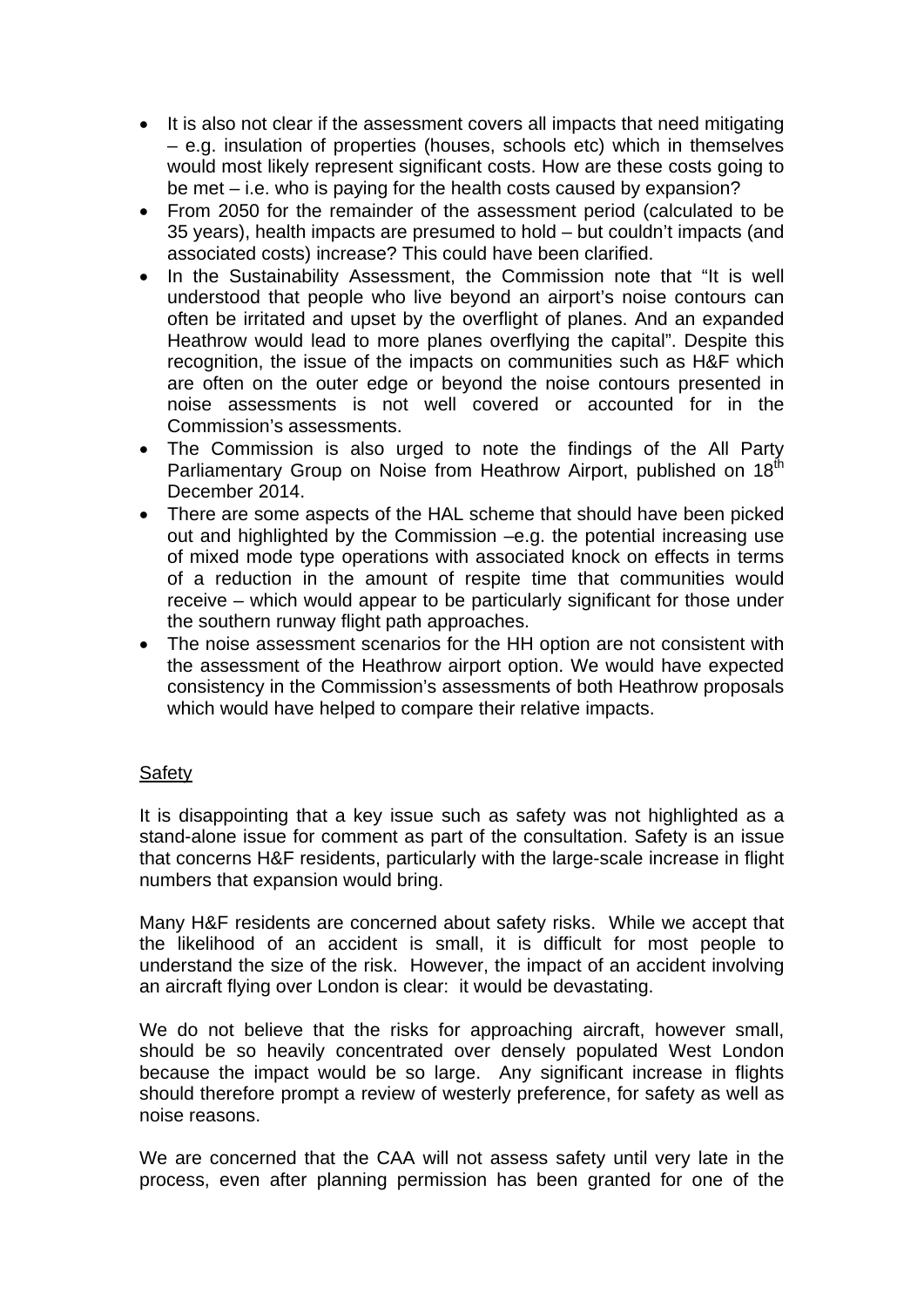schemes. While it is reassuring to hear that safety will be assessed fully, the CAA paper states that safety mitigations might compromise some noise respite options. It is unacceptable for safety to be reviewed so late in the process.

# **Specific comments on HAL proposal:**

- Safety mitigations will be needed because the new runway is closer to an existing runway than the international recommendations and it is also to be offset. This will affect the way adjacent runways are operated;
- The safety of the air traffic control tower would need to be reassessed;
- Car parking within the airport public safety zone must be reviewed;
- A complete review of the entire air traffic operation would need to be assessed, including existing mitigations, the relationship with RAF Northolt, missed approach procedures, and helicopter crossings.
- Significant airspace changes would be needed. Existing departure routes would need to be redesigned. A case might need to be made to extend controlled airspace. Possible conflicts with other airports would need to be assessed. Airspace changes alone could take 5-7 years to implement.

# **Specific comments on HH proposal:**

- The design is a "novel concept without any pre-existing standards or experience globally". The CAA is "open minded";
- A particular concern is the risk between missed approaches and departures;
- Safety mitigations will also be needed because the new runway is slightly closer to the southern runway than international standards and is offset;
- The safety of the air traffic control tower would need to be reassessed;
- The risks of ILS localizer interference, location and protection needs review;
- Approach lighting could be an issue as it has to be on the airfield;
- Aircraft waiting to depart would be within the safety zone, contrary to policy.
- Significant air traffic and airspace redesign would be needed, as with the other Heathrow option, but with greater safety issues due to the new design

# *Q5: Do you have any comments on how the Commission has carried out its appraisal of specific topics, including methodology and results?*

# Noise Impacts

• H&F welcomes the use of broader metrics than the traditional 57dB Leq contour. Use of a variety of measures gives an improved assessment of the impact (e.g. by using the metric incorporating flight numbers) although further refinement of the metrics is required so that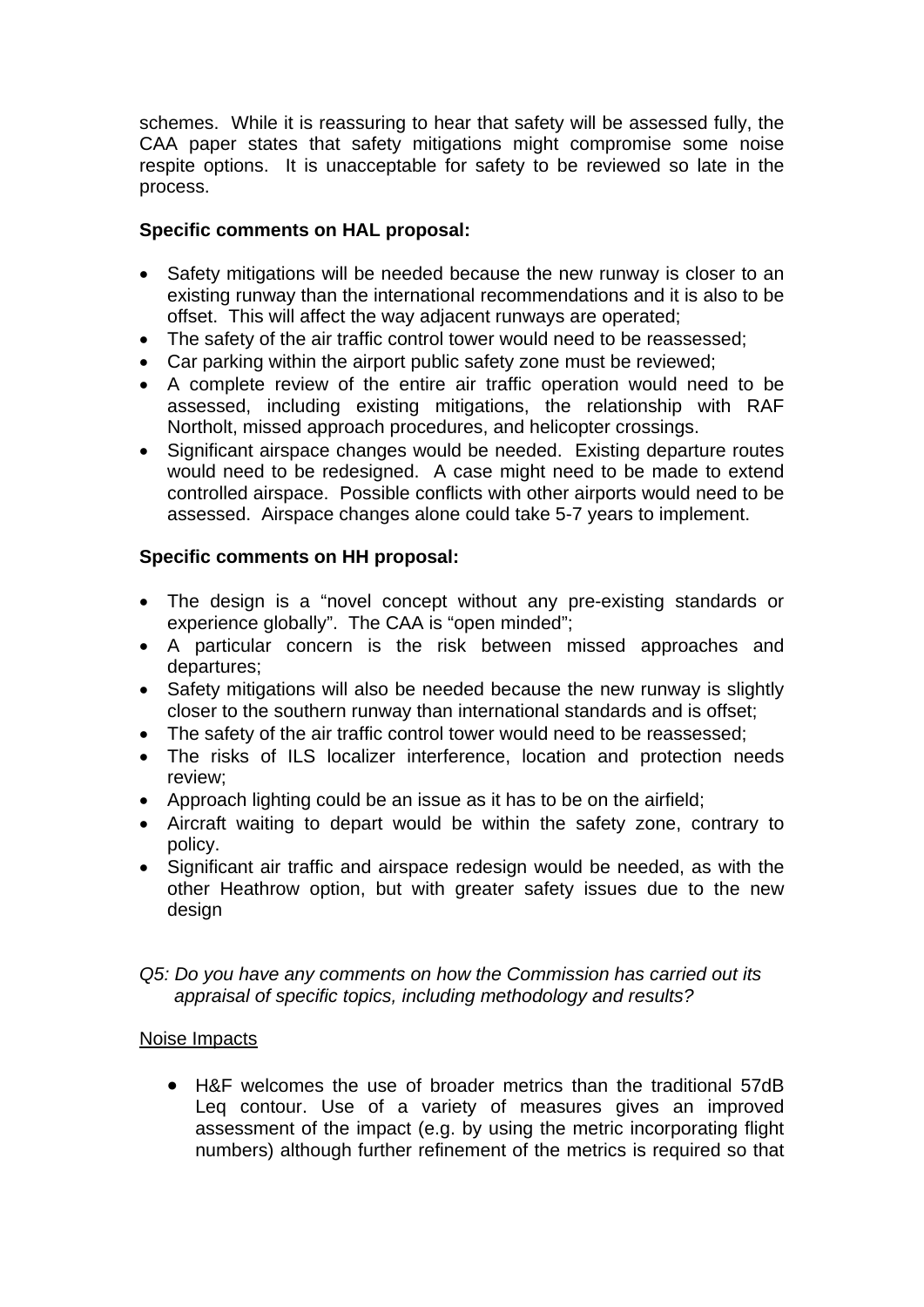they more closely align with the community impacts they are supposed to represent.

- The sheer range of scenarios tested produces a mass of data and maps which are very difficult to assess and the modelling results are not always presented in a way that makes comparisons easy.
- Some data is not presented as clearly as it could or should have been. There is also sometimes an issue with inconsistencies in terms of the way information is presented which makes assessment and comparisons difficult. As an example, see the monetisation section of the Noise Assessment. Information that could have been tabulated to aid assessment of various impacts and scenarios has been presented in text. Within subsections of the assessment (e.g. those on hypertension and heart attack impacts) different approaches are taken to presenting data for the 3 scenario years of 2030, 2040 and 2050 and the 3 sensitivity scenarios of low, medium and high costs.
- Although a warning is given in the noise assessment report to the effect that "there is a risk that the results are accorded a level of accuracy and precision that is inappropriate for the level of assessment undertaken", it feels like results are presented throughout the document without appropriate caveats so there is a risk that greater certainty will be attached to these findings.
- Modelling assumptions such as flight paths, number of movements, fleet mix etc that are critical to determining the outputs of the noise model are ambitious and/or indicative which means that very little faith can be placed in the final results. Just as a range of scenarios have been tested in some respects of the assessments, further sensitivity tests could have been carried out on these critical inputs.
- In many respects, the noise assessment results have not been presented in a clear and easily understandable manner
- Multiple scenarios and sensitivity tests have been carried out in some parts of the assessment which have produced huge amounts of data and information but this is not always provided down to the level required to make informed judgements on potential impacts. For example, the noise assessment results are presented for the Heathrow study area only and it is very difficult to determine local impacts from the maps and tables provided. Councils and communities need local information in order to respond properly to the consultation. H&F specific information has been requested in terms of noise impacts (not yet received after 2 weeks). The Commission gives itself 20 working days to respond to queries sent in to it. Potentially this is 1 month out of the 3 month consultation period that we have to wait for more detailed information – thus significantly reducing the time available to review and comment on important aspects of the consultation.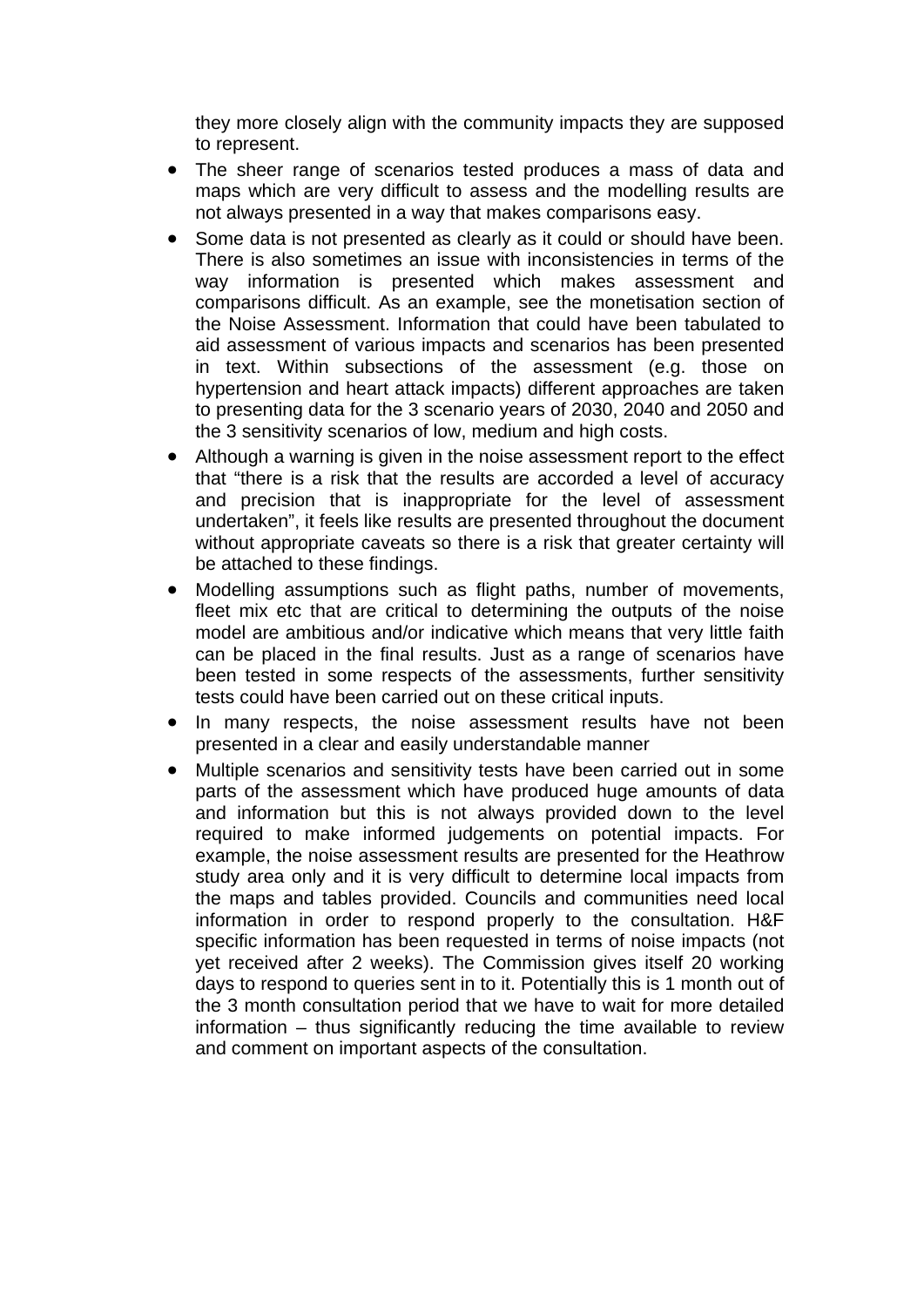*Q6: Do you have any comments on the Commission's sustainability assessments, including methodology and results?* 

One of the aims of the Sustainability Assessment (SA) is to provide robust information on, amongst other matters, the environmental impacts of the proposed expansion options. The issues and omissions highlighted above suggest that the SA cannot be regarded as robust in terms of noise impacts.

# **Specific Comments on HAL proposal**

- The SA highlights that in terms of the 'do minimum' and 'do something' scenarios for 2030, 2040 and 2050 (lower end, carbon capped) that "higher numbers of people are forecast to fall within the 57 DB day noise contour and to experience 50 or more 70dB overflights in a day". However, "fewer people are forecast to fall into the 54dB day noise contour, the 48dB night noise contour, the 55Lden 24-hr contour and to experience 25 or more 60dB overflights during the night".
- These impacts are considered to be "significantly adverse" by the Commission, although they consider that further mitigation measures could be implemented to reduce impacts to 'adverse'.
- From a noise perspective, even with high levels of mitigation, it is considered that the SA shows that noise impacts remain as adverse which is unacceptable.

# **Specific comments on HH proposal:**

- The SA highlights that in terms of the 'do minimum' and 'do something' scenarios for 2030, 2040 and 2050 (lower end, carbon capped) that "higher numbers of people are forecast to fall within the noise footprint of the airport across every type of noise measurement. Both the 54LAeq and 55Lden show growth of over 25% in the 'do something' scenario". These impacts are clearly "significantly adverse" as acknowledged by the Commission.
- Although the Commission considers that further mitigation measures could be implemented to reduce impacts to 'adverse', "the effects of such mitigations would have to be extremely significant" to be able to achieve this.
- From a noise perspective, it is considered that the SA shows this proposal to be unviable.

## *Q7: Do you have any comments on the Commission's business cases, including methodology and results?*

A separate Business Case and Sustainability Assessment have been carried out for both of the Heathrow expansion options. The Business Case consists of the following:

- Strategic case
- Economic case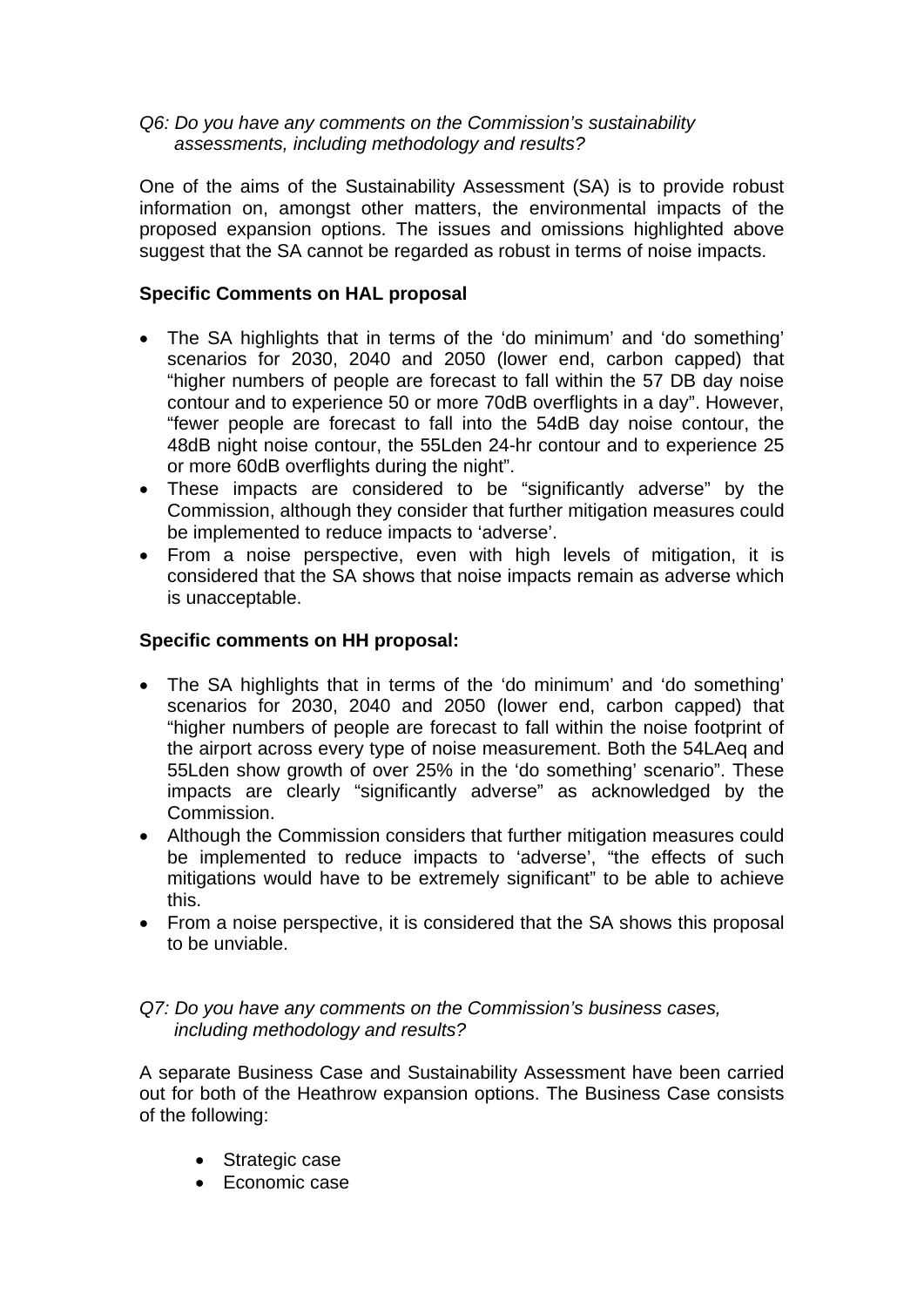- Financial & Commercial Case
- Management Case

It is not immediately clear, but it seems that environmental impact issues are covered under the strategic case assessment, albeit very briefly. The strategic fit assessments carried out are very focussed on meeting the expected demand for aviation services, improving the passenger experience and maximising benefits to the economy. There is little if any reference to environmental impacts, health impacts or community impact issues.

The Strategic Case does not precisely follow the HM Treasury Green Book format, but it at the same time replicates much of the function of the strategic case implied by the Green Book. It is unclear which aspects of the assessment are not in line with Government's guidance, neither is it explained why the assessment has deviated from it.

There is concern that significant and adverse impacts for a range of critical issues such as noise, air quality, carbon emissions etc will be deemed to be acceptable without full and proper assessment of their costs and impacts.

The Business Case also needs to take into account the issue of how national economic benefits are assessed against local negative impacts – there is concern that, if expansion goes ahead, there is an imbalance between the groups that benefit from a larger Heathrow and those communities that have to bear the brunt of the negative social and environmental impacts.

The Business Case assessments clearly present figures for the costs associated with capacity constraints – i.e. the costs associated with not expanding Heathrow, but there does not appear to be any similarly presented figures on costs associated with expansion.

It is not clear how the 2 are to be considered together in terms of forming a 'total scheme' impact assessment. The Commission appears to be reserving judgement at this stage on how all the relevant factors will be assessed in determining their final recommendations. It is concerning that the Business Case/Sustainability Assessment report states that even if the schemes show lots of adverse environmental impacts then that doesn't mean a scheme is not suitable. There needs to be more transparency on the process of how all of the costs and benefits will be weighed up.

The Business Case assessment states that high levels of unmet demand for travel from Heathrow would see traffic movements increase rapidly if expansion takes place. By 2040, the airport is forecast to be operating at its capacity of 740,000 movements across all but 1 scenario. In some scenarios, capacity is reached sooner. This suggests that within around 10-15 years of having a  $3^{rd}$  Runway we can expect Heathrow to already be pressing for a  $4^{th}$ Runway. This issue needs to be acknowledged and discussed in the Commission's assessment.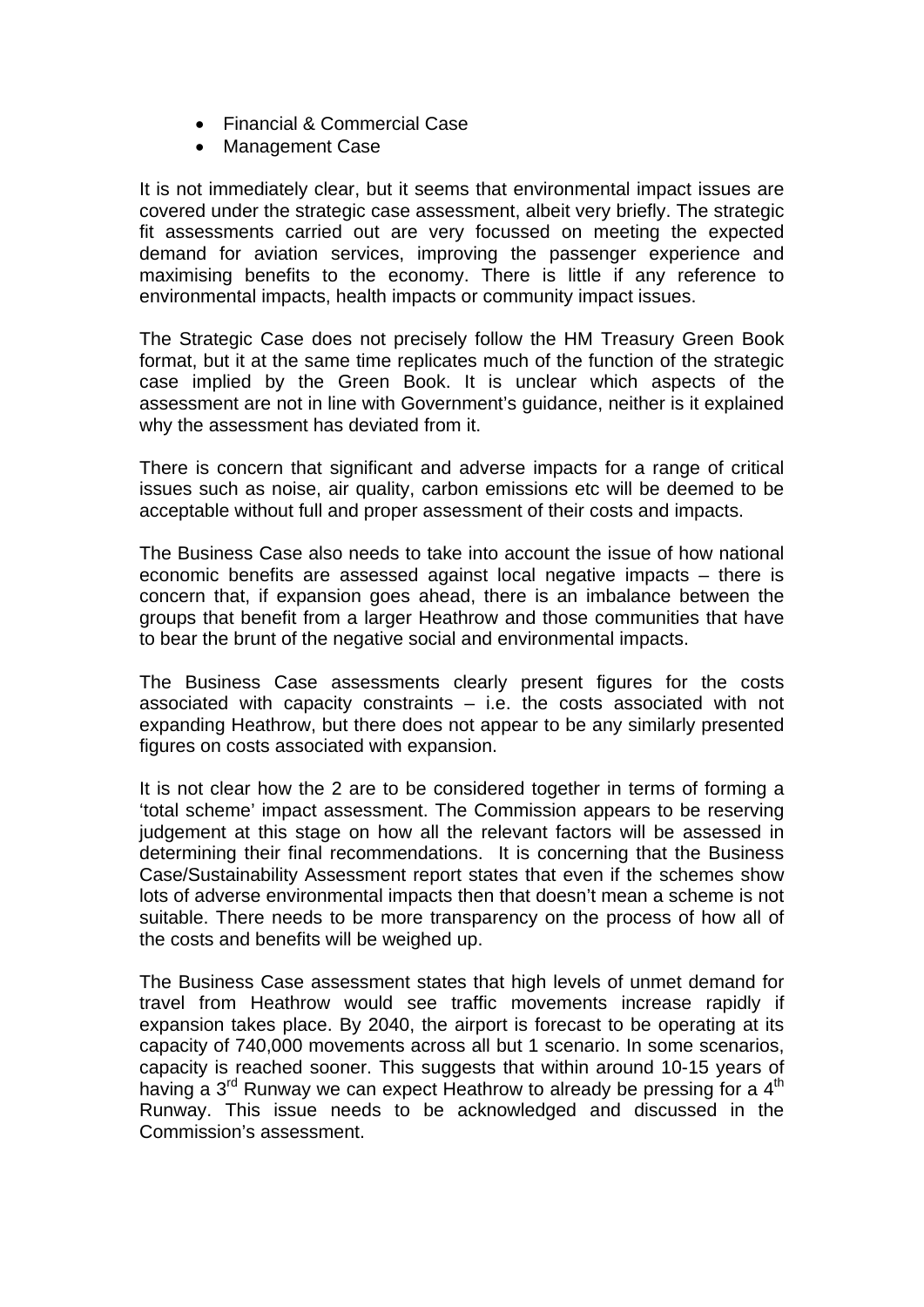#### *Q8: Other Comments*

Given the sheer volume of information produced, the consultation period of 12 weeks is inadequate. The volume of consultation information provided makes it extremely difficult for local authorities, resident and community groups to adequately assess and report on the Commission's work before making any consultation response.

Also, holding the consultation over the Christmas and New Year period does not encourage people to engage fully with the consultation process when they are clearly going to be busy with other arrangements.

The consultation should have either been extended through to early 2015 or not started until the New Year. The Airports Commission do not need to report on their final recommendations until summer 2015, so there is no need to rush through the consultation process now.

Consultation information only appears to be available online. This is not regarded as adequate in terms of engaging as fully as possible with the communities who could potentially be impacted by the expansion options under consideration. Information should be provided in hard copy. It was only after a number of requests that hard copy documents were provided.

Feedback from some resident representatives in the borough suggest that there is not widespread awareness about the Commission's current consultation. We expect this is linked to the limited availability of information that the Commission has made public.

Only 1 day was set aside by the Commission for its stakeholder event at Heathrow. We received no information about the ticket only event on 3 December. By the time we had found out that tickets were being distributed it seems that it was too late to receive an invite. Despite contacting the Commission about ticket availability we did not receive any response. In addition to the ticket-only event there was a single event, open to the public without invitation, held at a Heathrow hotel on the evening of 3 December. We do not consider that such a low level of engagement with local communities is acceptable.

A representative of our own residents Commission attended the evening event and noted the extremely poor turnout. The purpose of this event appears to have been to raise awareness, but we doubt that it achieved this aim. Details of the event were circulated at a very late stage and the postcode for the hotel venue was wrong. The Commission should have made better efforts to publicise the event much earlier, should not have limited it to a single event and should have hosted additional events closer to other affected communities, not just in the immediate vicinity of the airport.

There is a danger that the Commission is repeating the mistakes of the airport in terms of poor engagement with communities who may not be in the immediate vicinity of the airport but who are impacted and will continue to be